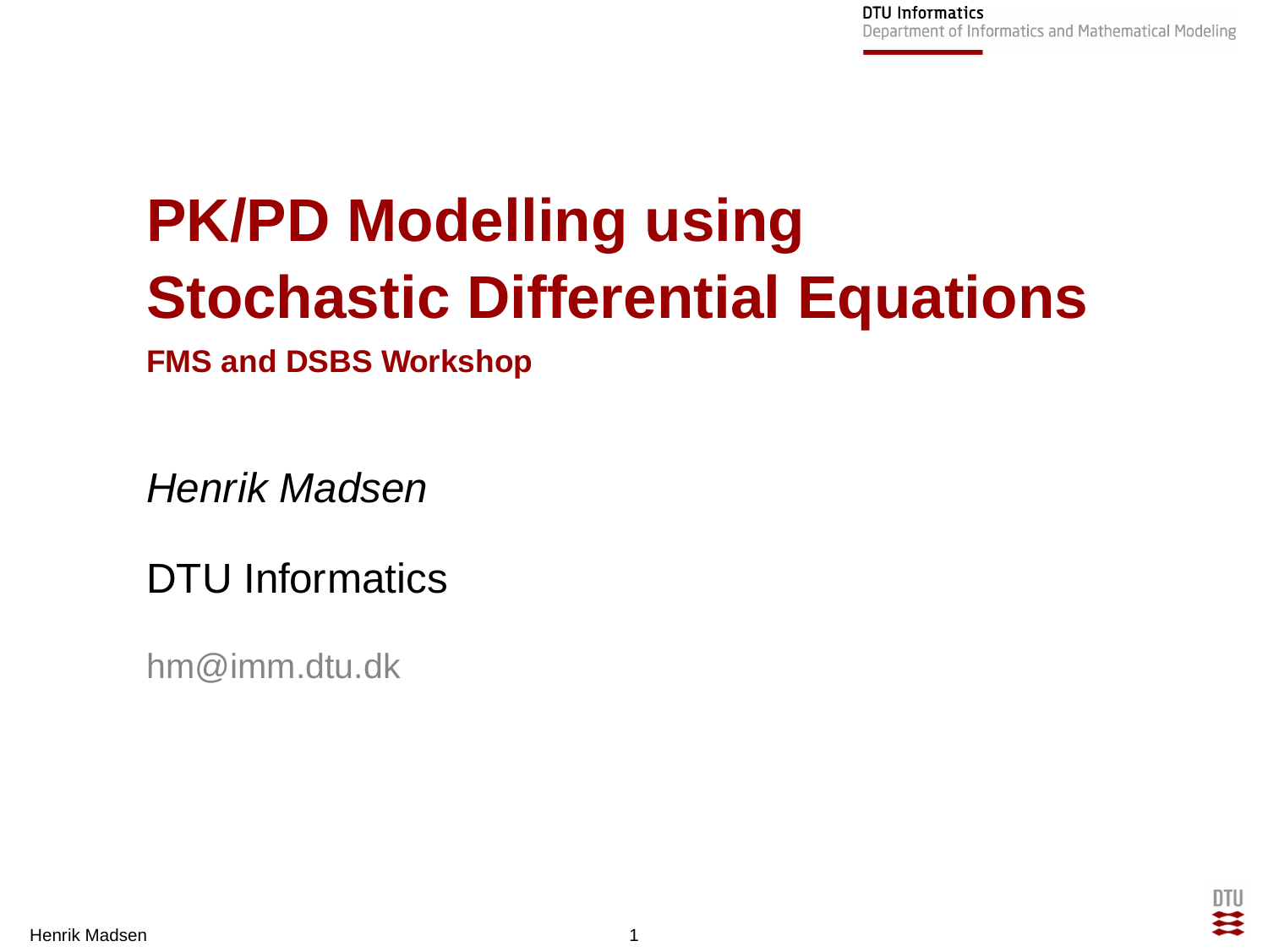## **Outline**

- <sup>1</sup> [Why Stochastic Differential Equations?](#page-2-0)
- [The grey box modelling concept](#page-7-0)
- [The Stochastic State Space Model](#page-10-0)
- [Wrong Error Model gives Wrong Dose](#page-13-0)
- [Identification, Estimation and Model Validation](#page-14-0)
- **[Identification of Model Structure](#page-15-0)**
- **[Software](#page-17-0)**
- <sup>8</sup> [Nonlinear Mixed Effects Models with SDEs](#page-20-0)
- **[Example: Diabetes](#page-24-0)**
- [Systematic Modelling Framework](#page-29-0)
- [Example: PK/PD Modelling of the HPG Axis](#page-30-0)
- 

**[Summary](#page-34-0)**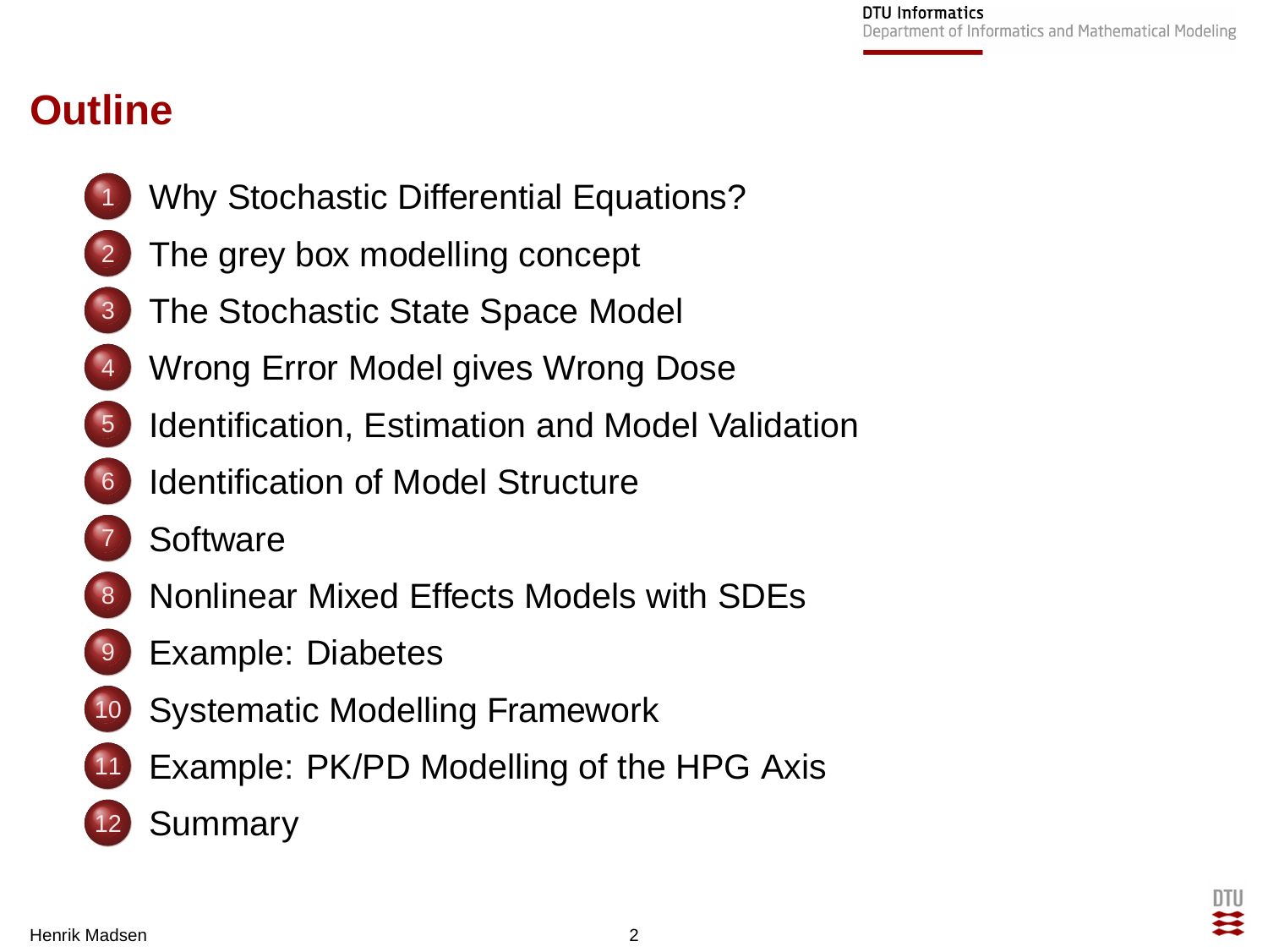#### **Problem Scenario**



Ordinary differential equation

<span id="page-2-0"></span> $dA = -KA dt$  $Y = A + \epsilon$ 

Henrik Madsen 3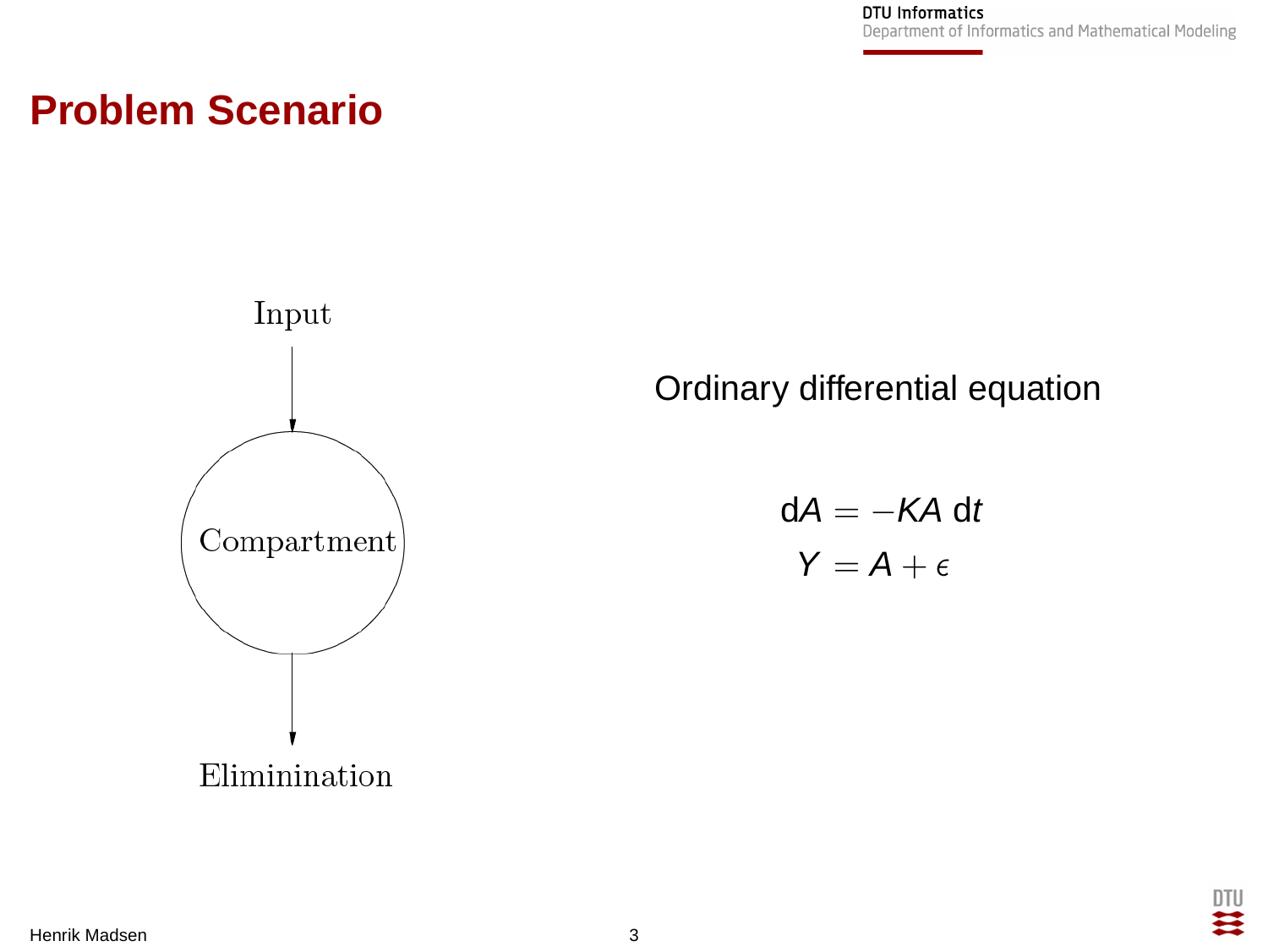## **ODE**



Correlated residuals!!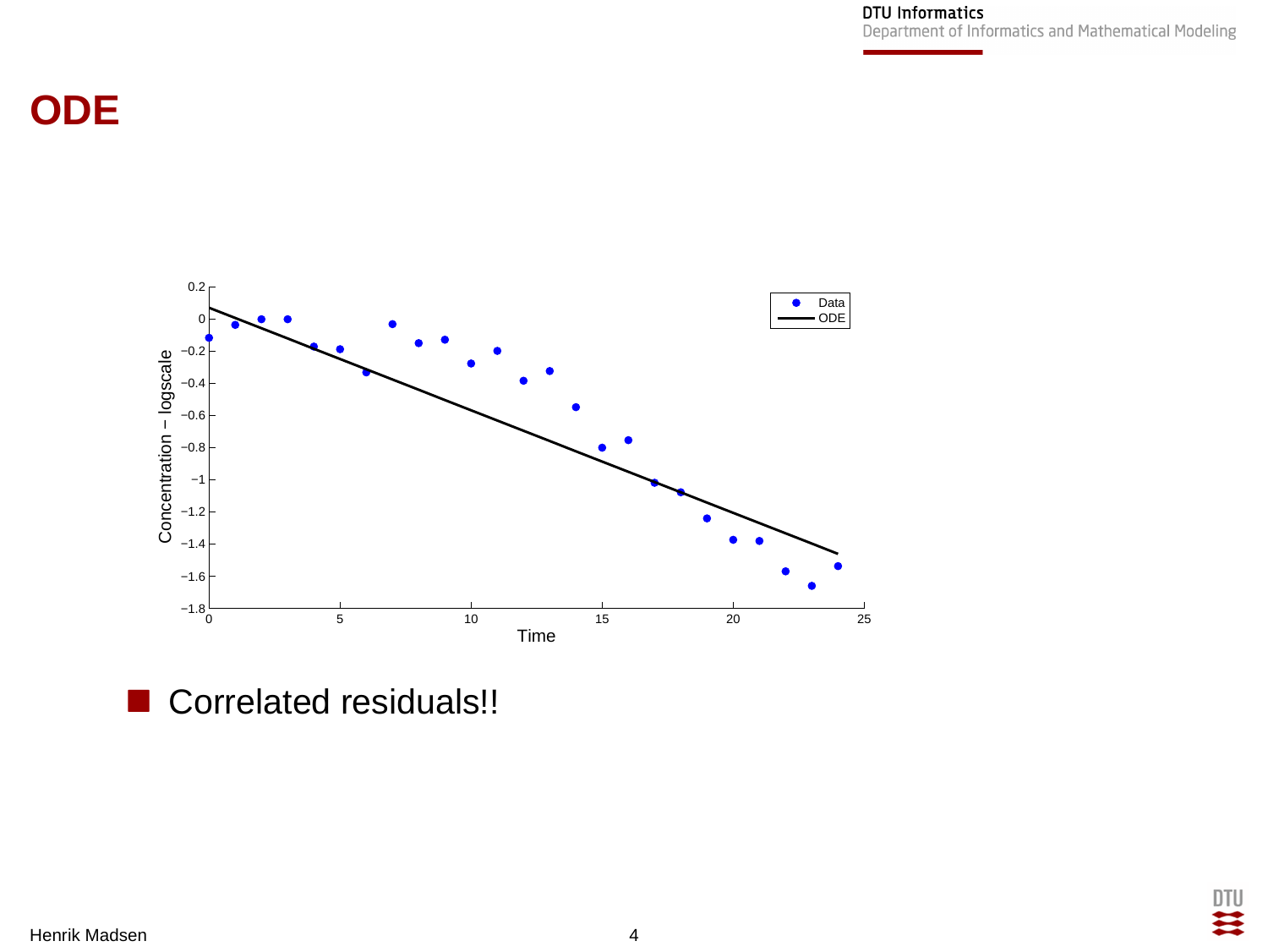> וודח Ħ

#### **Problem Scenario**



Stochastic differential equation

 $dA = -KA dt + dw$  $Y = A + e$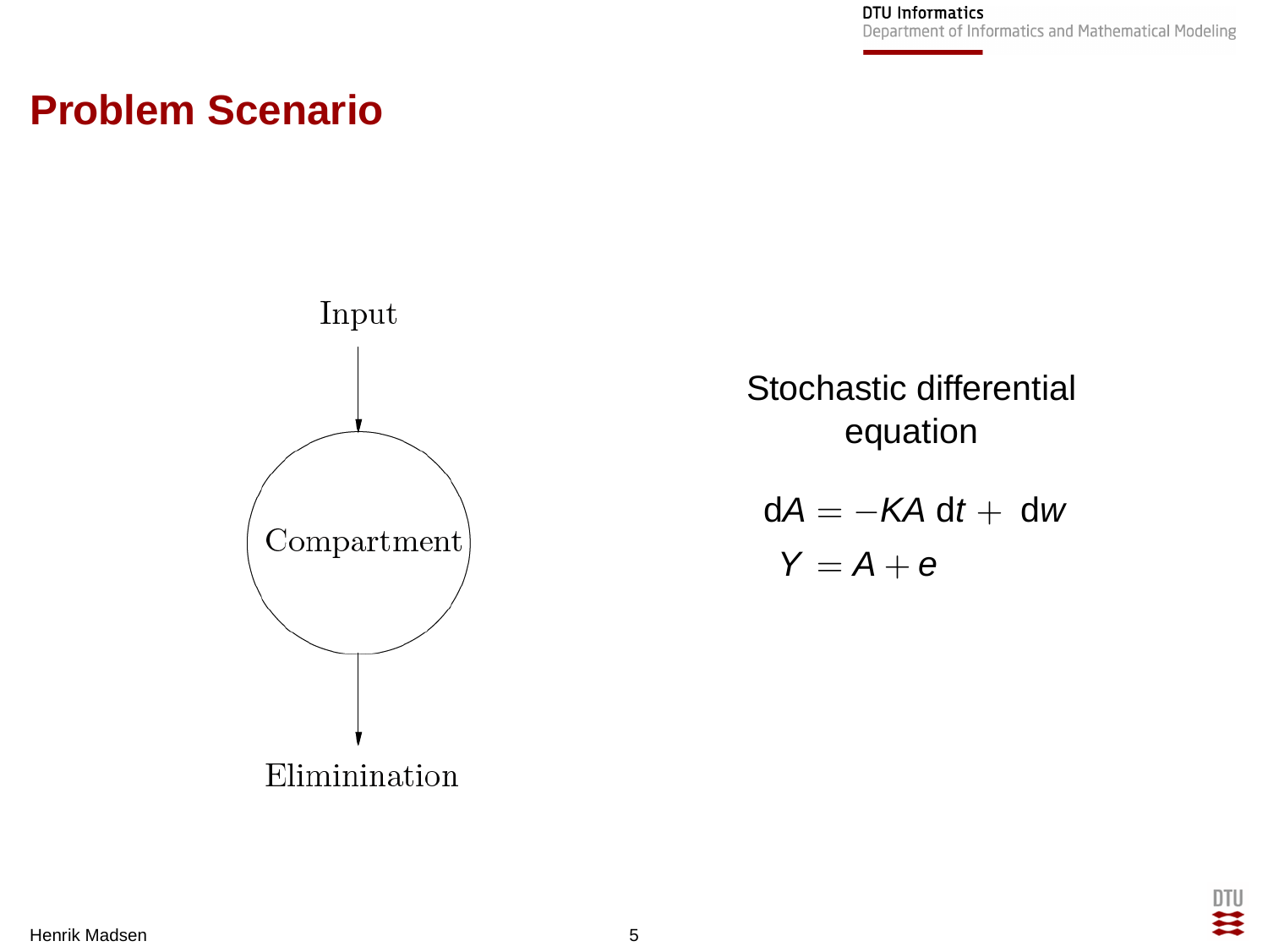> DTU ×

#### **ODE vs SDE**



- Correlated residuals
- System noise
- **Measurement noise**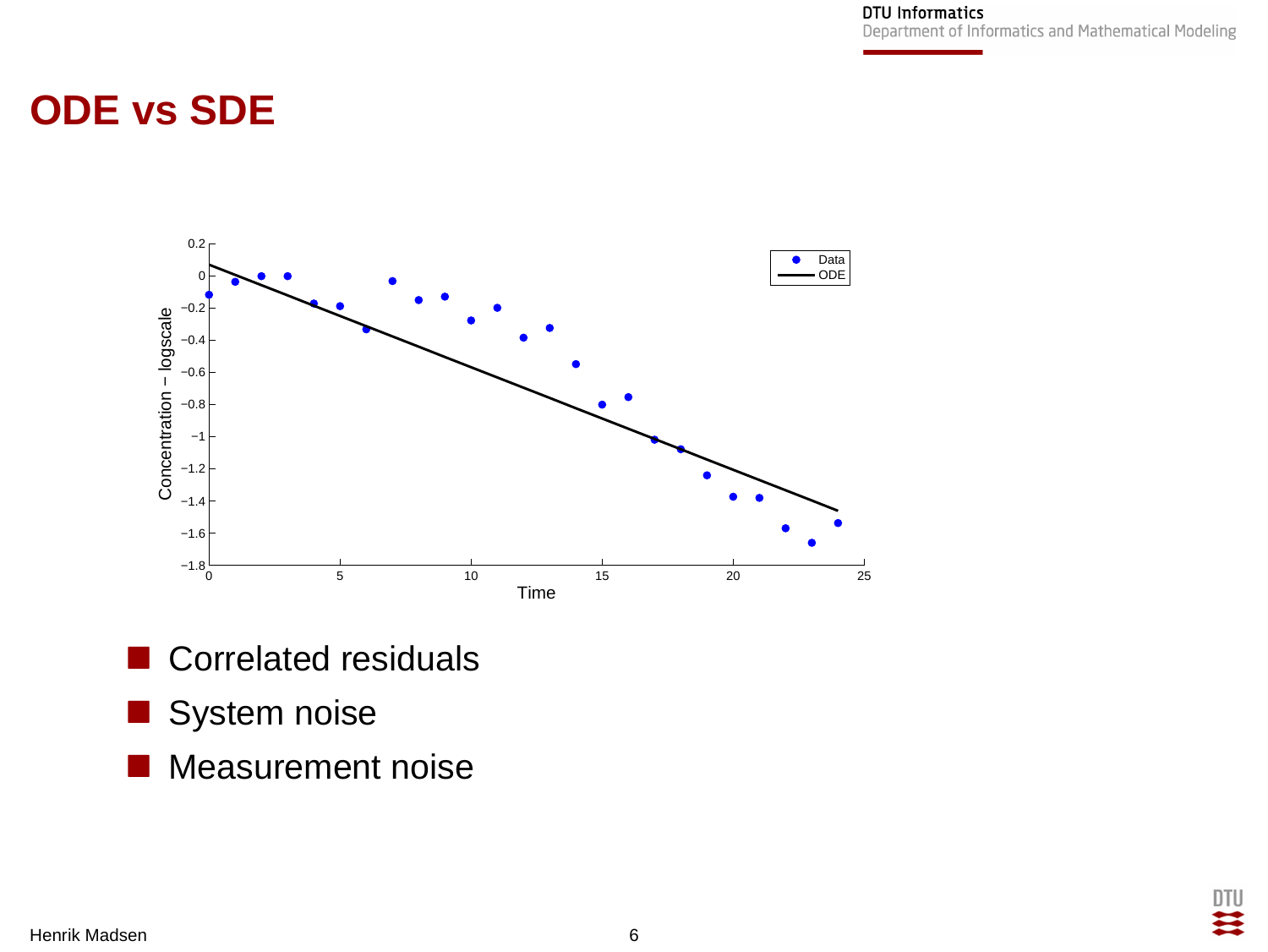> DTU Ħ

# **ODE vs SDE**



- Correlated residuals
- System noise
- **Measurement noise**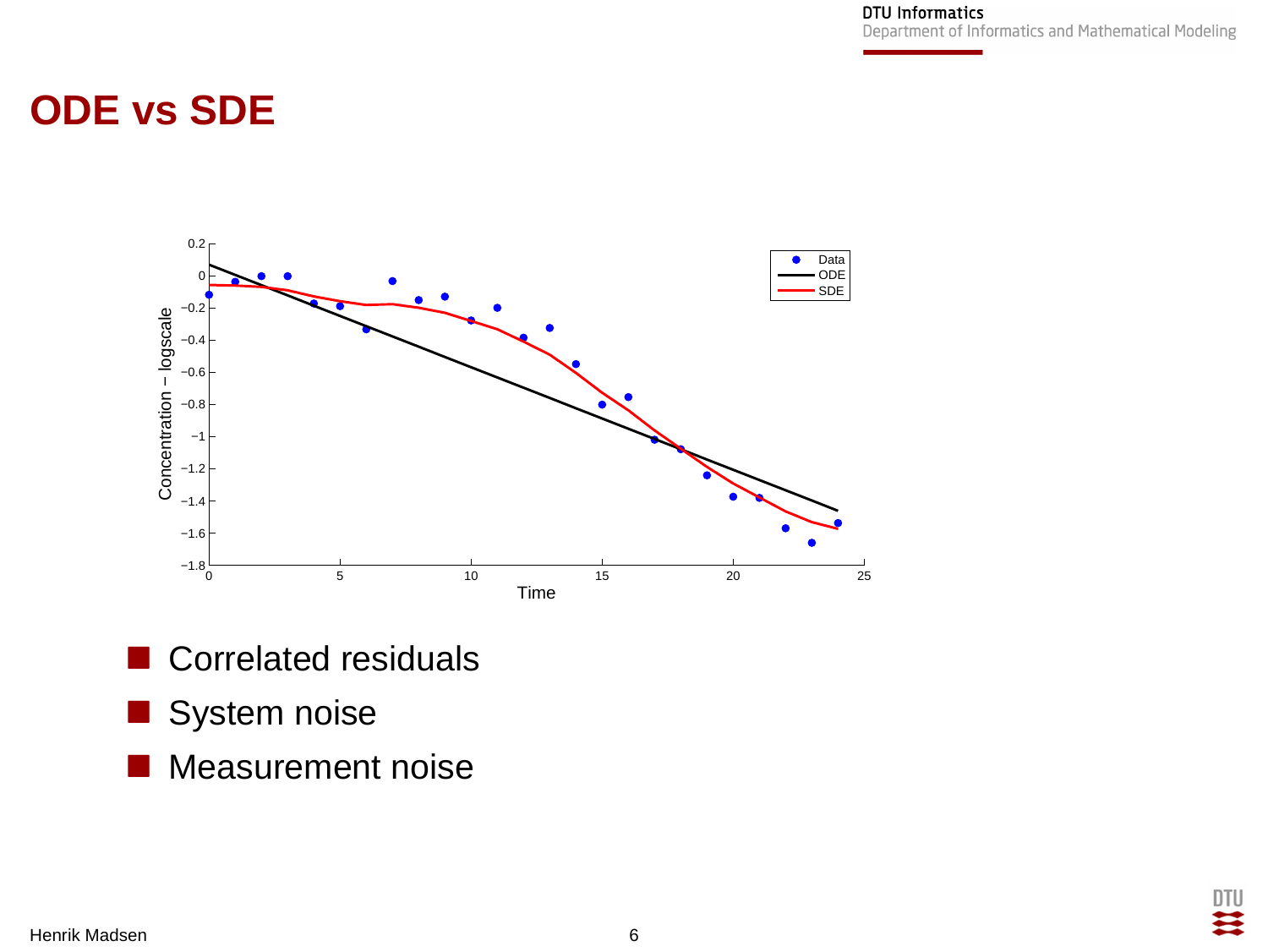### **The grey box modelling concept**

- Combines prior physical knowledge with information in data.
- The model is not completely described by physical equations, but equations and the parameters are physically interpretable.



<span id="page-7-0"></span>The box in the middle (denoted Grey) may be expressed as the relationship between the amount of prior knowledge and data available.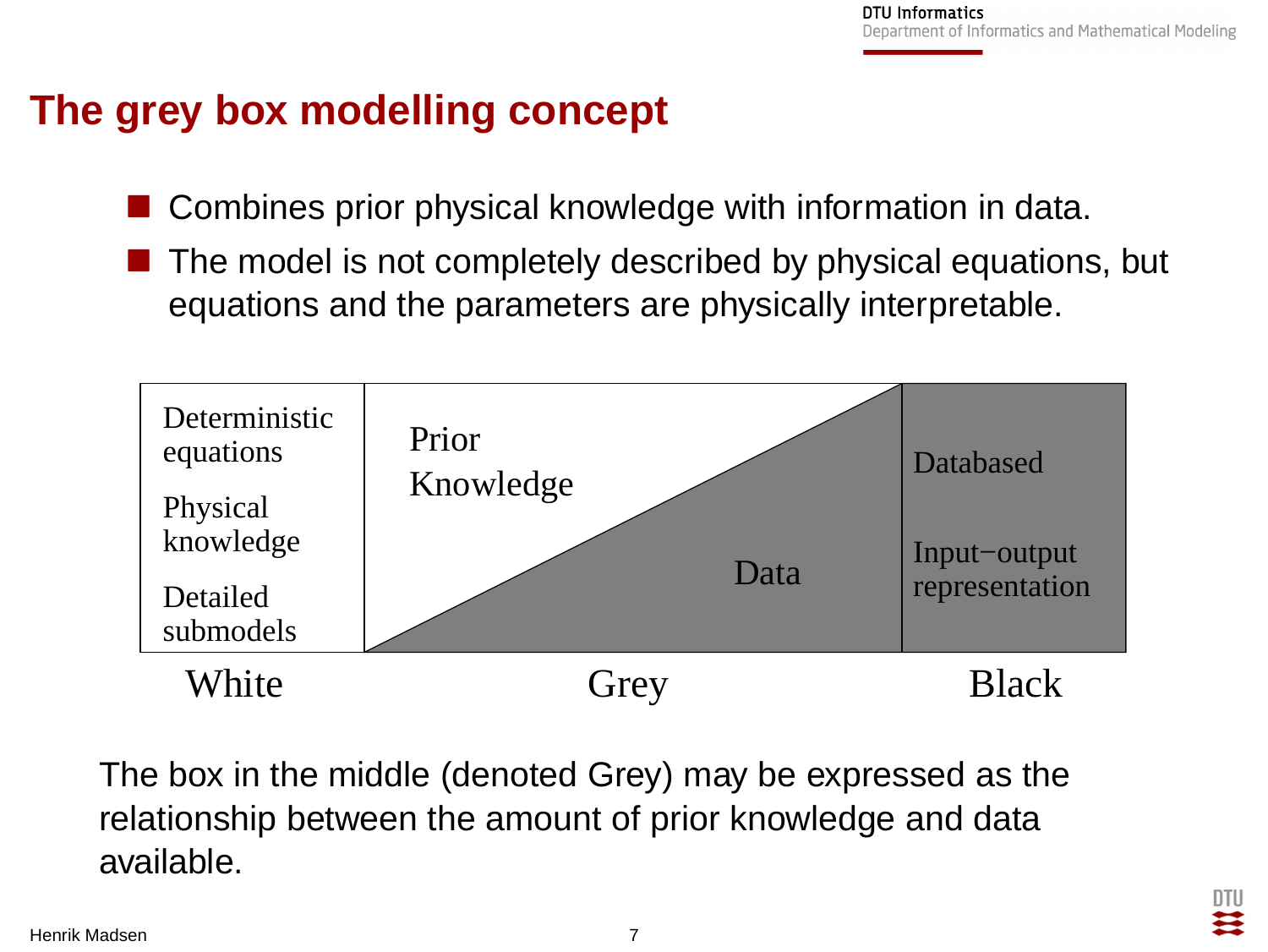#### **Why use grey box modelling?**

- Prior physical knowledge can be used.
- Non-linear and non-stationary models are easily formulated.
- Missing data are easily accommodated.
- It is possible to estimate state variables that are not measured.
- Available physical knowledge and statistical modelling tools is combined to estimate the parameters of a rather complex dynamical system.
- $\blacksquare$  The parameters contain information from the data that can be directly interpreted by the scientist.
- Fewer parameters  $\rightarrow$  more power in the statistical tests.
- The physical expert and the statistician can collaborate in the model formulation.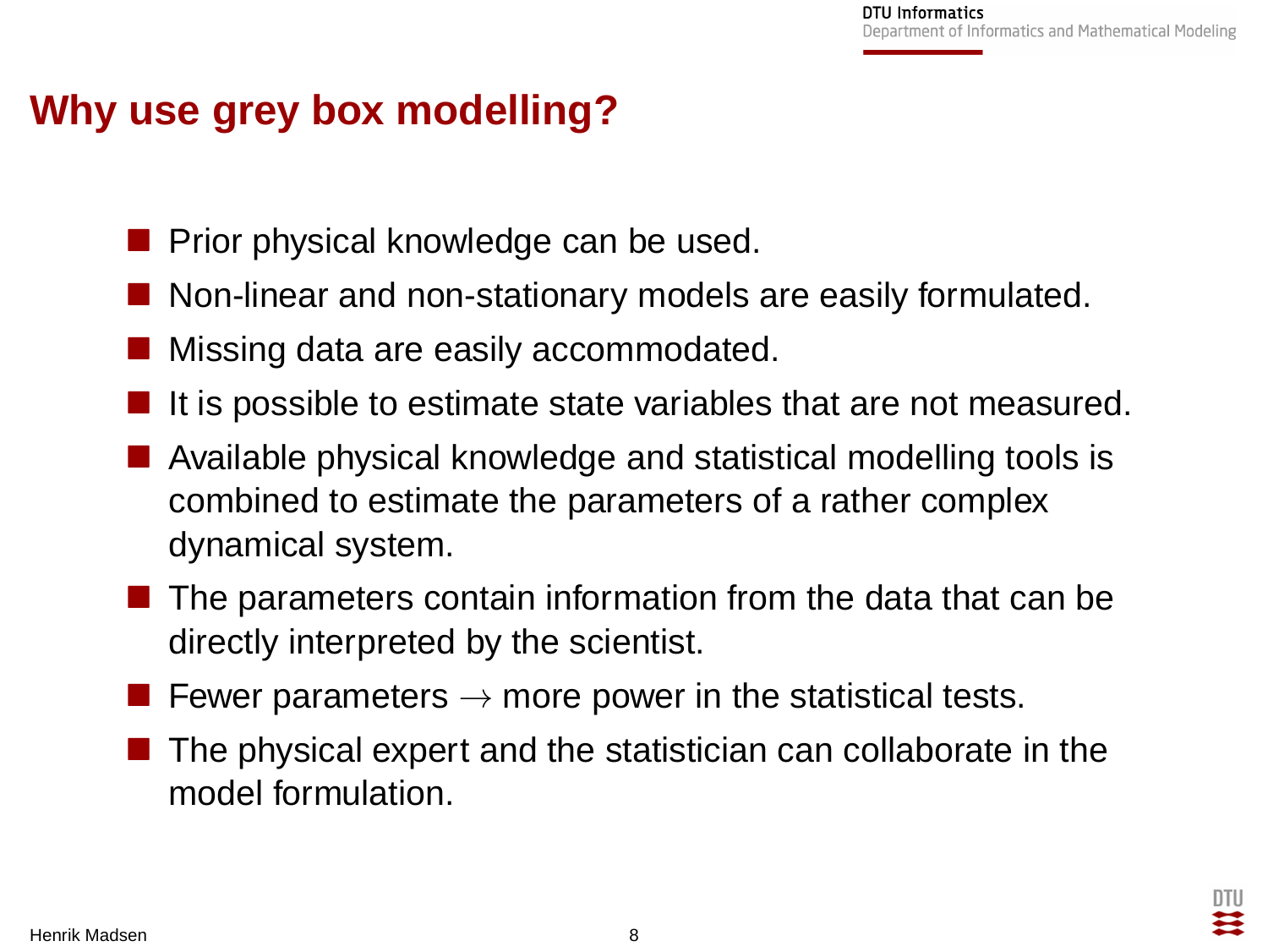#### **Stochastic Differential Equations (SDE's)**



- $\blacksquare$  The line demonstrates a model prediction, whereas the dots denote typical observations.
- Notice: Autocorrelated residuals are most often seen
	- calls for using Stochastic Differential Equations (SDE's) as an alternative to Ordinary Differential Equations (ODE's).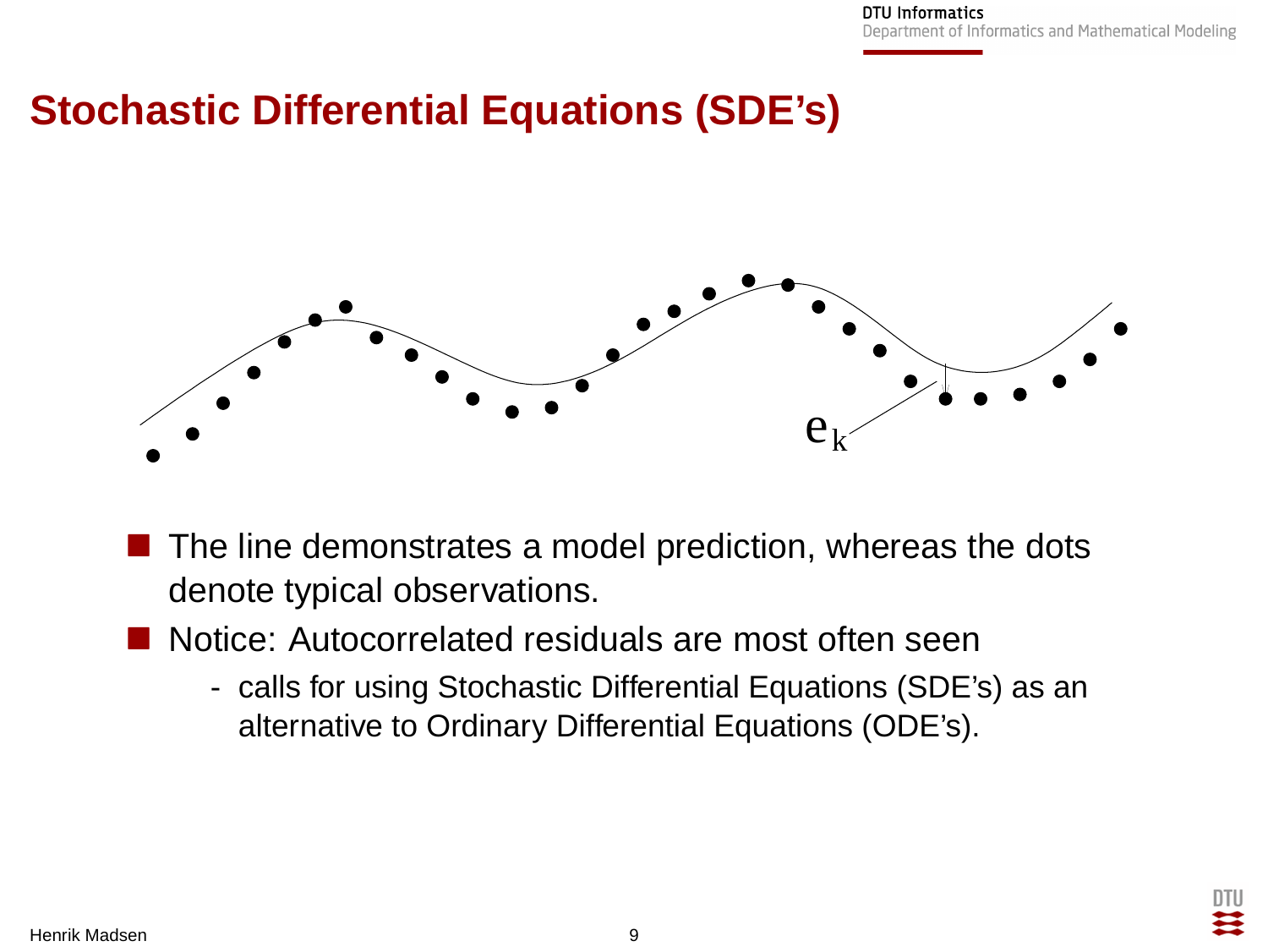# **The continuous-discrete time non-linear stochastic state space model – The system equation (a set of Itô stochastic differential eqs.)**

The system equation consists of a *drift* and a *diffusion* term.

<span id="page-10-0"></span>
$$
d\boldsymbol{X}_t = f(\boldsymbol{X}_t, \boldsymbol{U}_t, \boldsymbol{\theta}) dt + G(\boldsymbol{X}_t, \boldsymbol{U}_t, \boldsymbol{\theta}) d\boldsymbol{W}_t, \quad \boldsymbol{X}_{t_0} = \boldsymbol{X}_0
$$

#### **Notation**

| $\boldsymbol{X}_t \in \mathbb{R}^n$                                    | State vector                                                           |
|------------------------------------------------------------------------|------------------------------------------------------------------------|
| $\boldsymbol{U}_t \in \mathbb{R}^r$                                    | Known input vector                                                     |
| f                                                                      | Drift term                                                             |
| G                                                                      | Diffusion term                                                         |
| $\boldsymbol{W}_t$                                                     | Wiener process of dimension, d, with incre-<br>mental covariance $Q_t$ |
|                                                                        |                                                                        |
| $\boldsymbol{\theta} \in \boldsymbol{\Theta} \subseteq \mathbb{R}^p$ . | Unknown parameter vector                                               |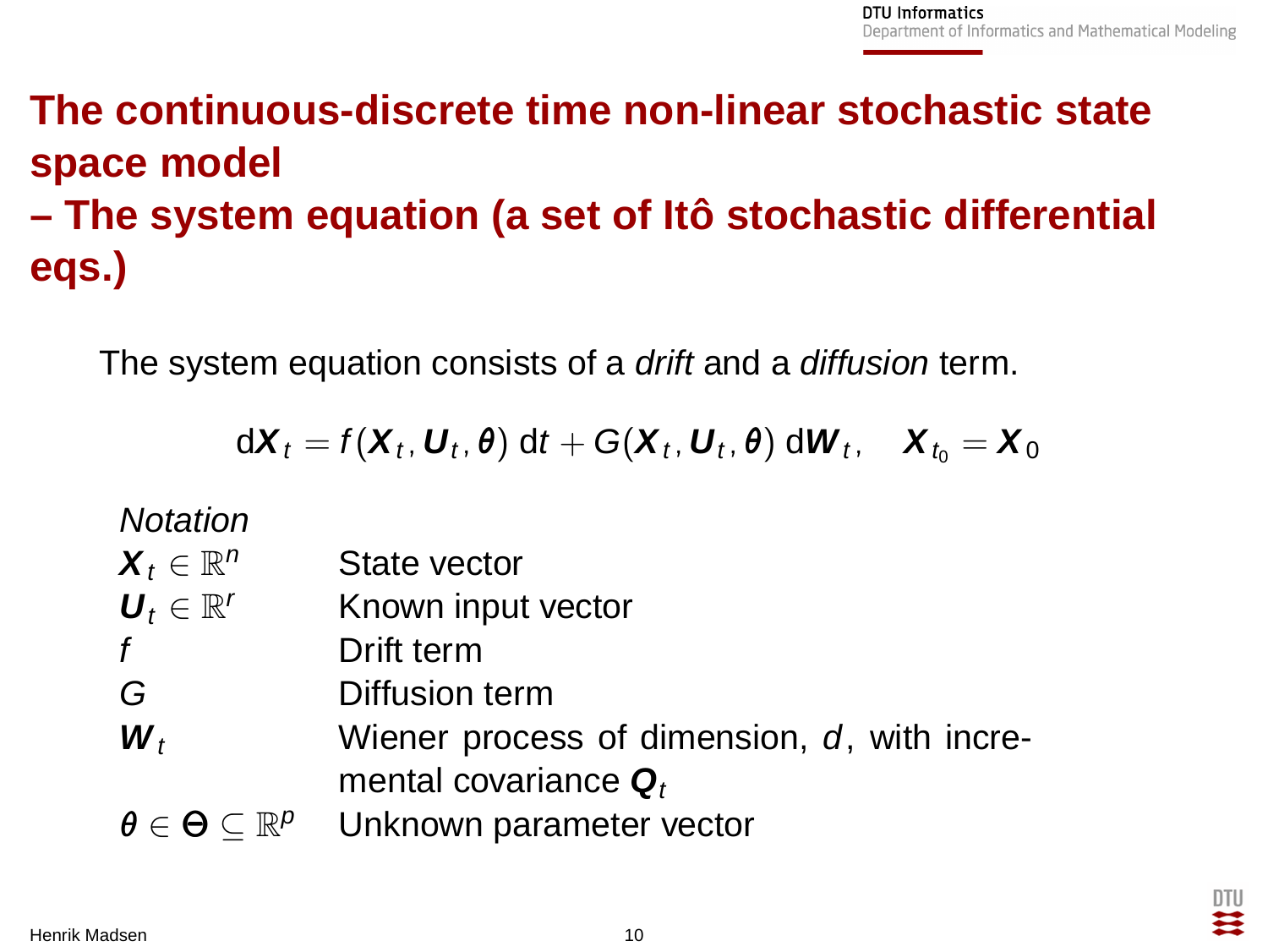#### **The observation equation**

The observations are in discrete time, functions of state, input, and parameters, and are subject to noise:

$$
\bm{Y}_{t_i} = h(\bm{X}_{t_i}, \bm{U}_{t_i}, \theta) + \bm{e}_{t_i}
$$

#### **Notation**

| $\bm{Y}_{t_i} \in \mathbb{R}^m$ | Observation vector |
|---------------------------------|--------------------|
|---------------------------------|--------------------|

h Observation function

 $\mathbf{e}_{t_i} \in \mathbb{R}^m$  Gaussian white noise with covariance  $\mathbf{\Sigma}_t$ 

Observations are available at the time points  $t_i: \quad t_1 < \ldots < t_i < \ldots < t_{\text{N}}$  $\boldsymbol{X}_0$ ,  $\boldsymbol{W}_t$ ,  $\boldsymbol{\mathsf{e}}_{t_i}$  assumed independent for all  $(t,$   $t_i)$ ,  $t\neq t_i$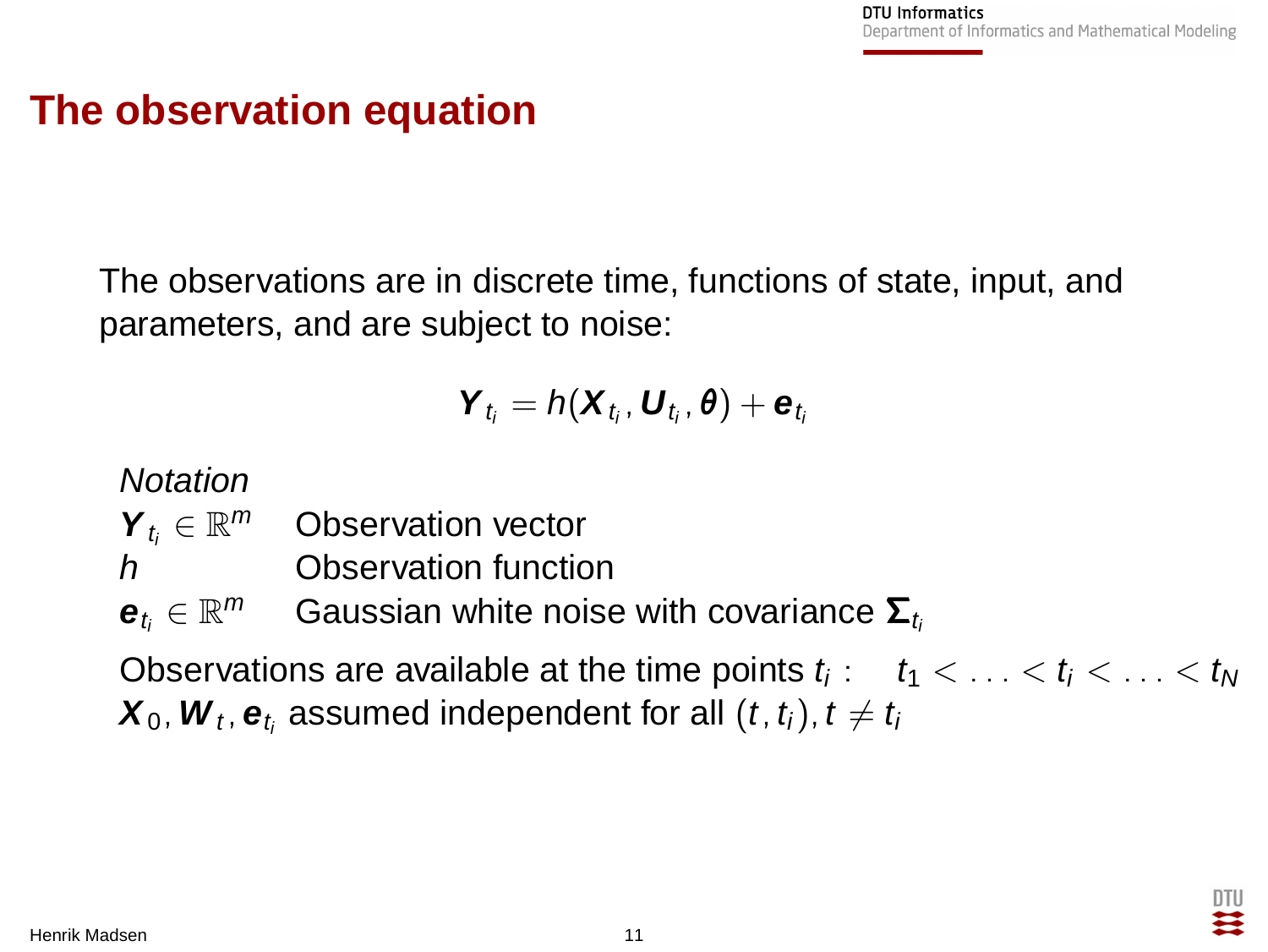### **Advantages of using SDE's**

- **Provides a decomposition of the total error into process error and** measurement error.
- Facilitates use of statistical tools for model validation.
- Provides a systematic framework for pinpointing model deficiencies – will be demonstrated later on.
- Covariances of system error and measurement error are estimated.
- SDE based estimation gives more accurate and reliable parameter estimates than ODE based estimation.
- SDEs give more correct (more accurate and realistic) predictions and simulations.
- SDEs give more correct dose (see the following example)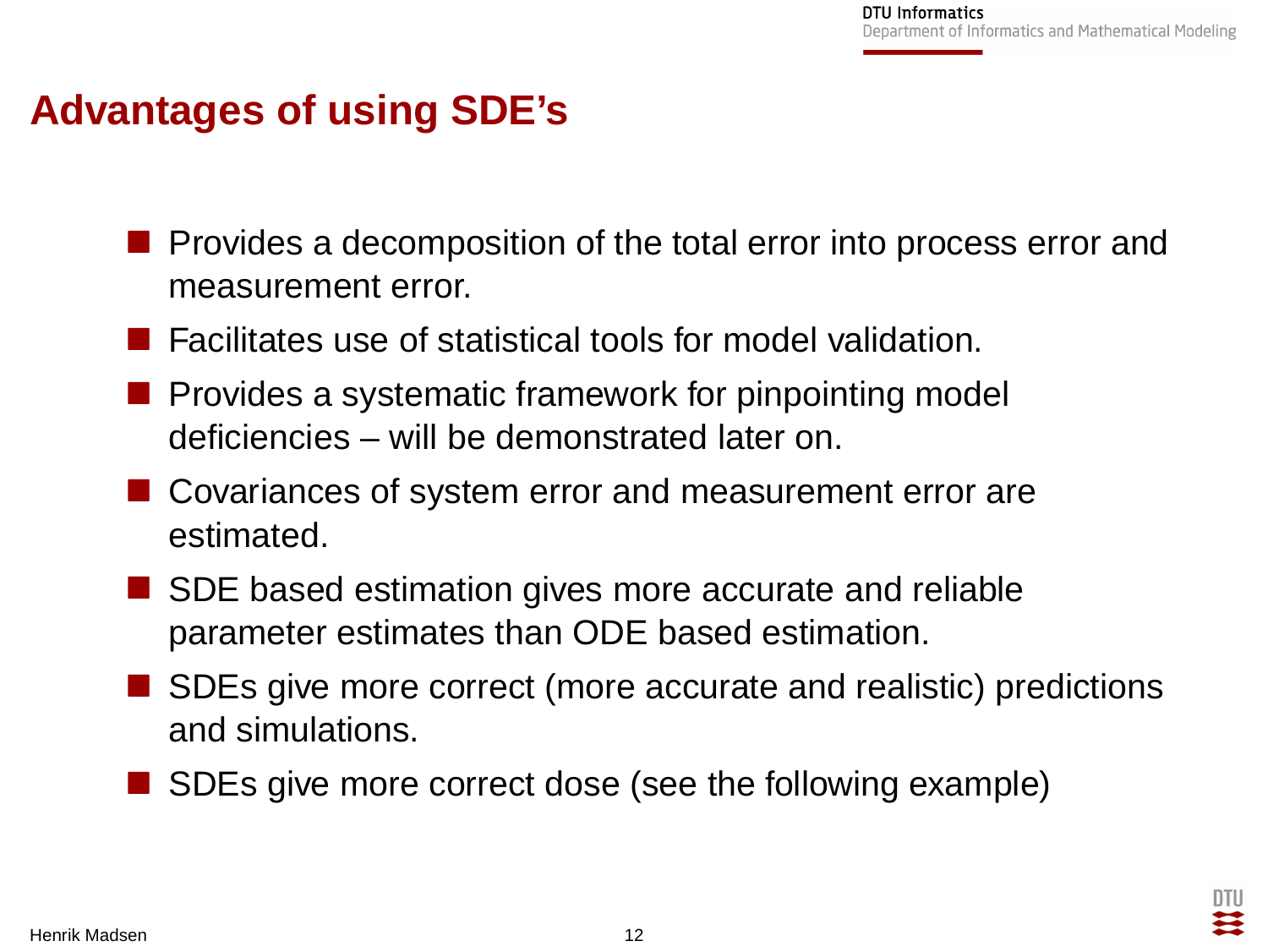#### **Example: Glucose/Insulin system**

- Model predicting the insulin concentration having glucose as input
- **Wrong error model gives wrong dose!**
- SDEs give more reliable estimates of covariate effects

<span id="page-13-0"></span>

J.B. Møller et.al.: Predictive performance for population models using stochastic differential equations applied on data from an oral glucose

tolerance test, Journal of PK/PD, 2009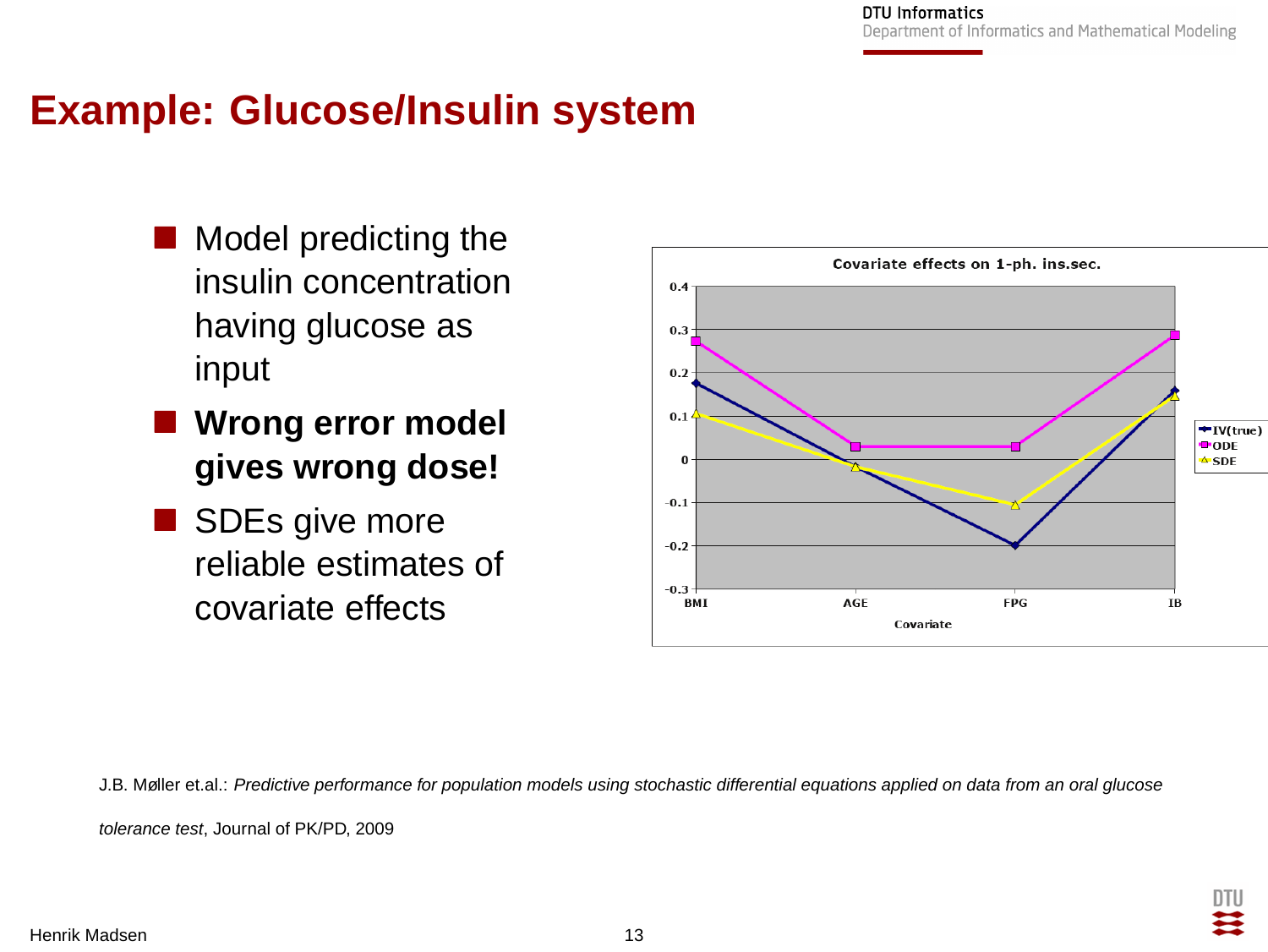#### **Methods for Identification, Estimation and Model Validation**

#### **Model Identification:** See the next slide.

#### **Parameter Estimation:**

- − (Approx.) Maximum Likelihood Methods
- − Estimation Functions
- − Prediction Error Methods

#### **Model Validation:**

- − Test whether the estimated model describes the data.
- − Autocorrelation functions or Lag Dependent Functions.
- <span id="page-14-0"></span>− Other classical methods ...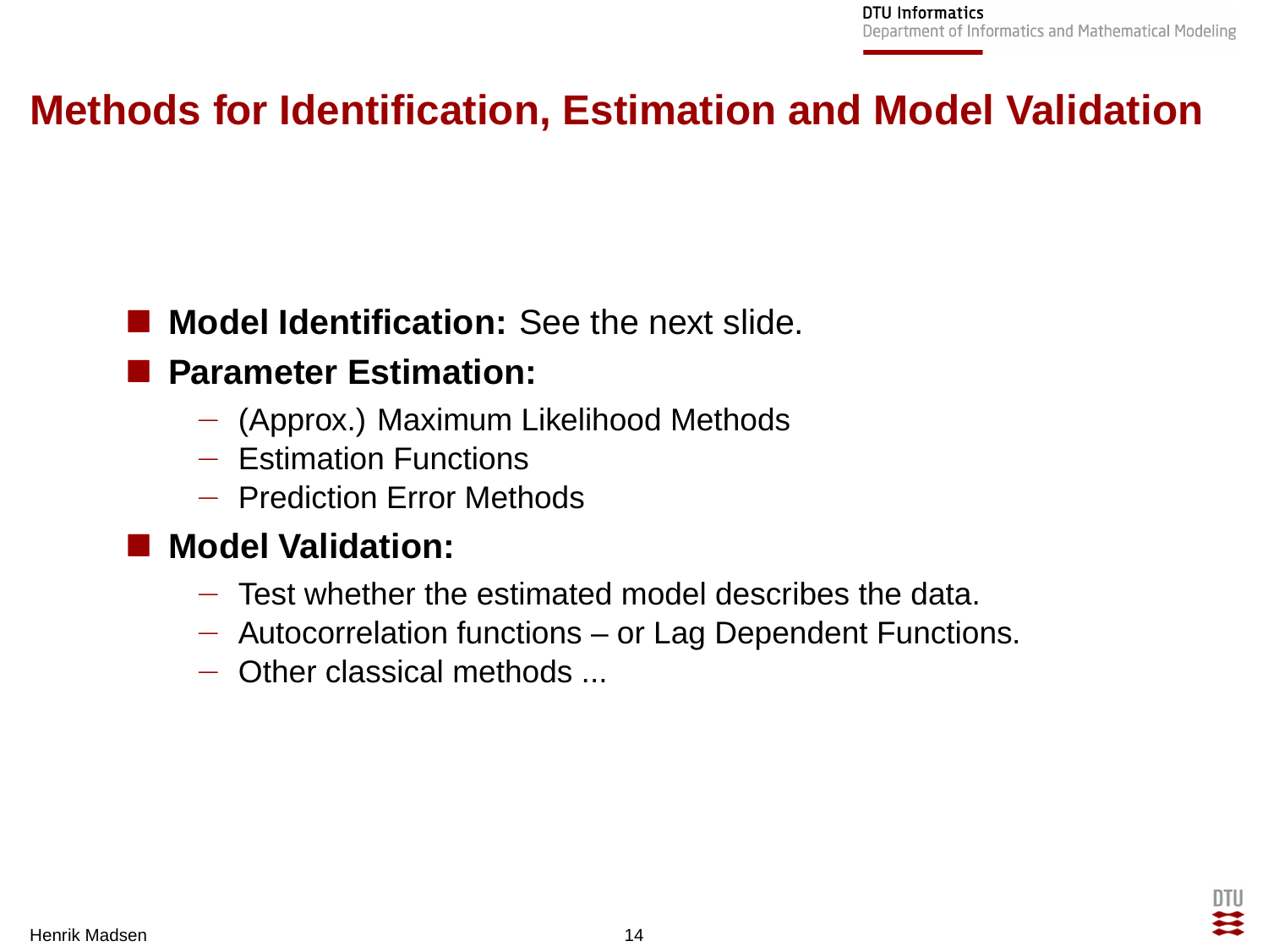<span id="page-15-0"></span>(1)

#### **Identification of Model Structure**

- The **diffusion term** gives information for pinpointing model deficiencies.
- Assume that we based on 'large' values of relevant diffusion term(s) suspect  $r \in \theta$  to be a function of the states, input or time.
- **Then consider the extended state space model:**

$$
dX_t = f(X_t, U_t, \theta) dt + G(X_t, U_t, \theta) dW_t, X_{t_0} = X_0
$$
  
\n
$$
dY_t = dW_t^*
$$
  
\n
$$
Y_t = h(X_{t_0}, U_{t_0}, \theta) + e_{t_0}
$$

which corresponds to a **random walk** description of  $r_t$ .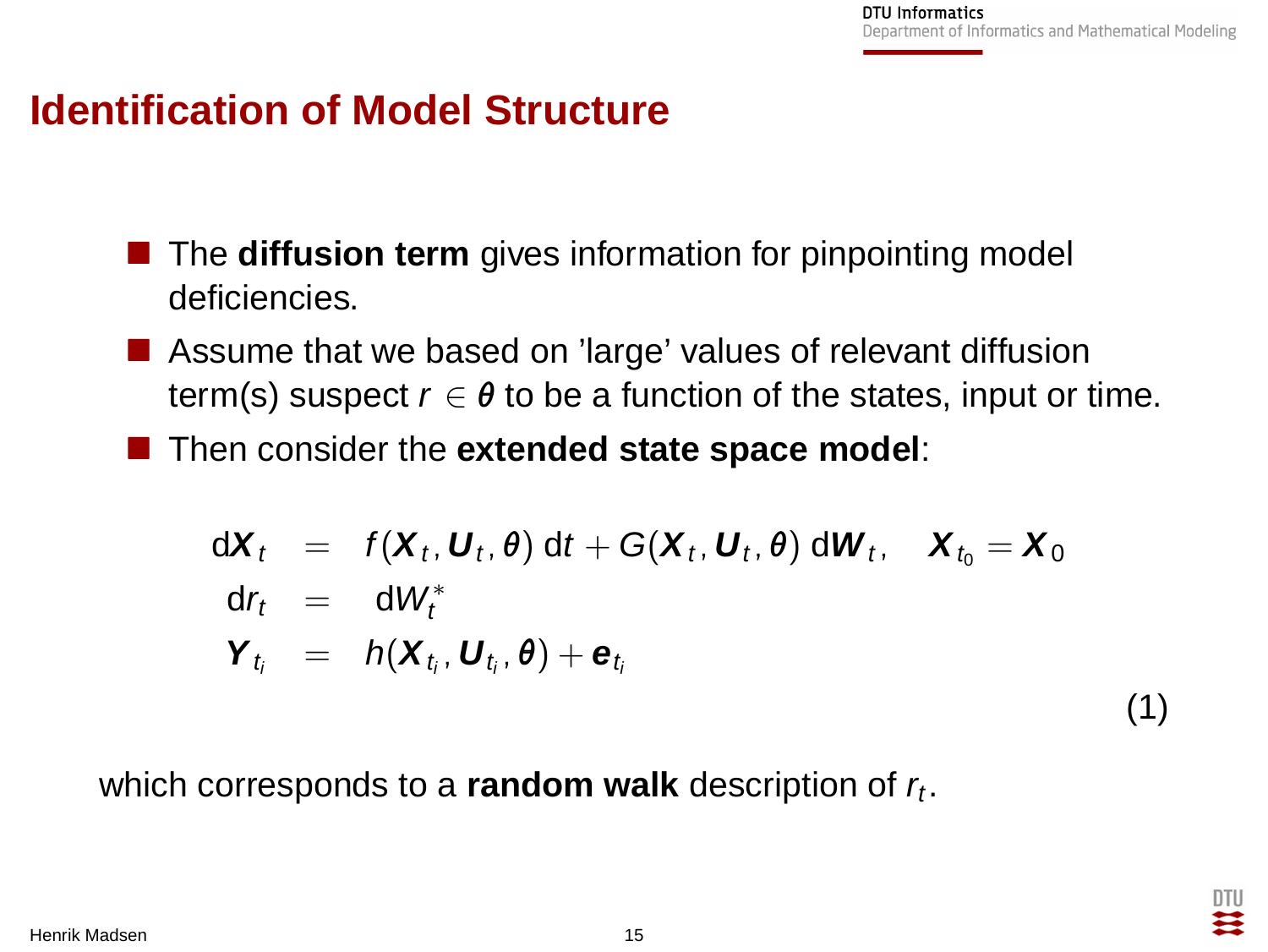#### **Identification of Model Structure**

- Do we observe a significiant reduction of the relevant diffusion term(s)?
- In that case calculate the smoothed state estimate  $\hat{r}_{t|N}$  (use for instance the software tool CTSM - see the next slide).
- **Plot**  $\hat{r}_{\text{HN}}$  versus the states, inputs and time.
- $\blacksquare$  Identify a possible functional relationship.
- Build that functional relationship into the stochastic state space model.
- **Estimate the model parameters and evaluate the improvement** using e.g. likelihood ratio tests.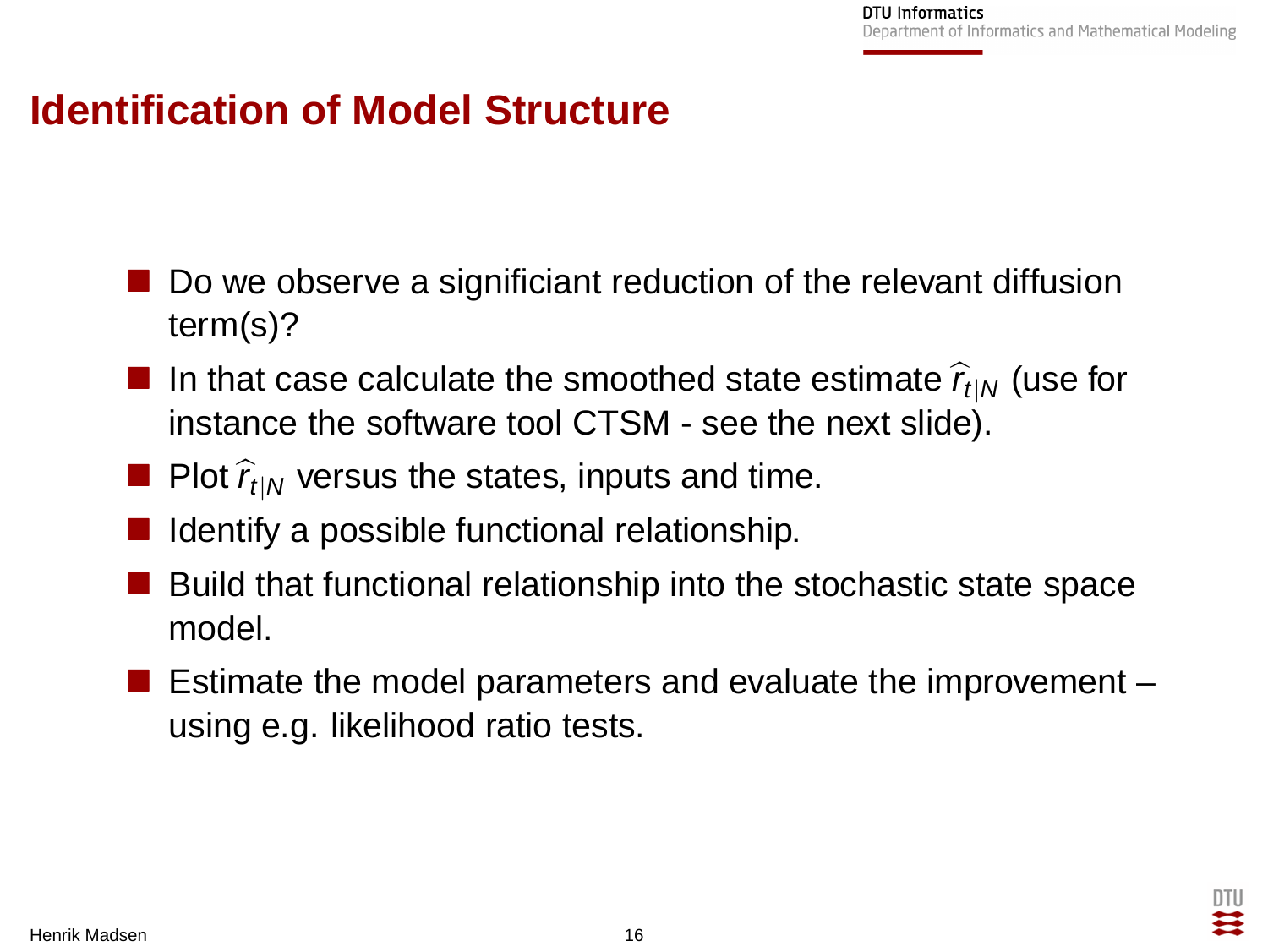#### **Continuous Time Stochastic Modelling (CTSM)**

- $\blacksquare$  The parameter estimation is performed by using the software CTSM.
- $\blacksquare$  The software has been developed at IMM.
- Download from: www.imm.dtu.dk/ctsm
- $\blacksquare$  The program analyses the model equations to determine the symbolic names of the parameters to fix and which to estimate.
- <span id="page-17-0"></span> The program returns the uncertainty of the parameter estimates as well.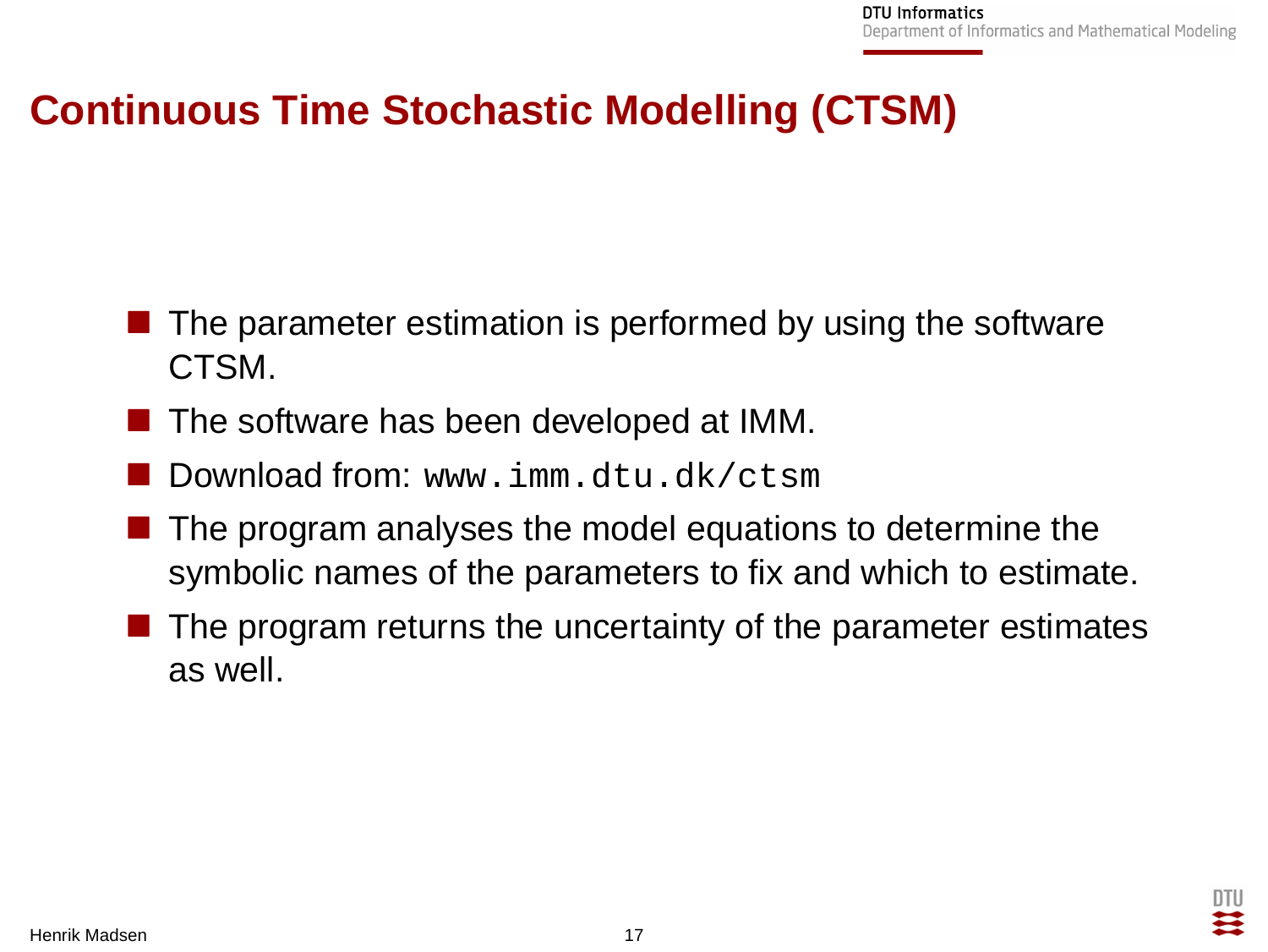DTU

# **Continuous Time Stochastic Modelling (CTSM) – Linear case**



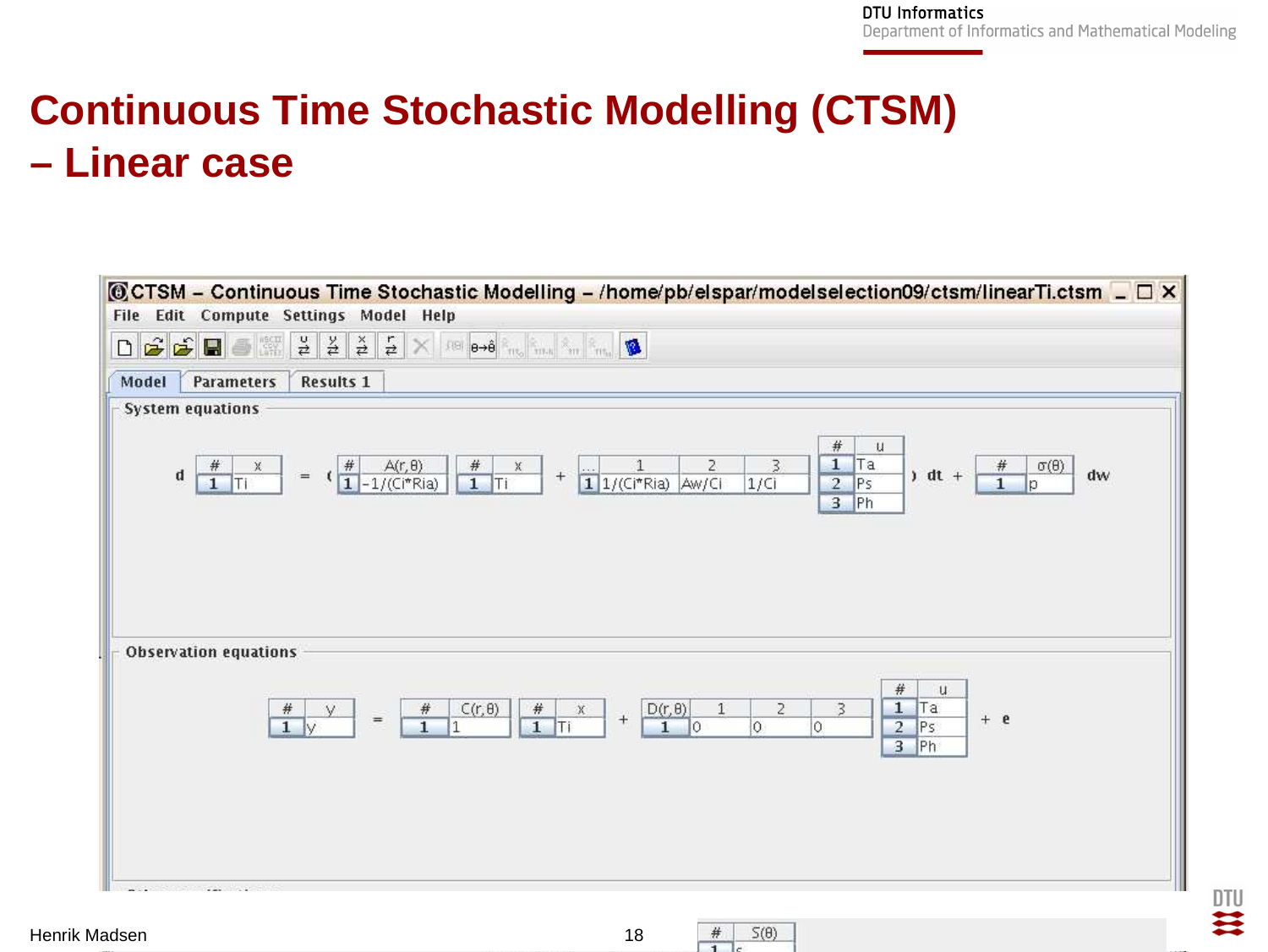וודח 芸

# **Continuous Time Stochastic Modelling (CTSM) – Non-linear case**

| $ \Box$ $\times$<br>CCTSM - Continuous Time Stochastic Modelling - /home/pb/solar/sdeCollectorModel/ctsm/nl2TpToComp1WithUfa.ctsm<br>File Edit Compute Settings Model Help |                                                                        |                                                                                                       |                                                                                                                                    |  |  |  |
|----------------------------------------------------------------------------------------------------------------------------------------------------------------------------|------------------------------------------------------------------------|-------------------------------------------------------------------------------------------------------|------------------------------------------------------------------------------------------------------------------------------------|--|--|--|
|                                                                                                                                                                            |                                                                        |                                                                                                       |                                                                                                                                    |  |  |  |
| Results 1<br>Parameters<br>Model                                                                                                                                           |                                                                        |                                                                                                       |                                                                                                                                    |  |  |  |
| <b>Algebraic equations</b>                                                                                                                                                 |                                                                        |                                                                                                       |                                                                                                                                    |  |  |  |
|                                                                                                                                                                            | $\#$<br>$\#$<br>1 Ktab<br>÷<br>$2$ Tf<br>$2$ (Ti+To)/2                 | $g(r, x, u, t, \theta)$<br>1 $(1-b*(1/cosT-1))$ * $(1/(1+exp(-1000*(cosT-1/(1/b+1))))$                |                                                                                                                                    |  |  |  |
| <b>System equations</b>                                                                                                                                                    |                                                                        |                                                                                                       |                                                                                                                                    |  |  |  |
| #<br>$\times$<br>$1$ Tp<br>$\mathbf{d}$<br>$\blacksquare$<br>$2$ To                                                                                                        | #<br>1 (Upa*(Ta-Tp) + Ufp*(Tf-Tp) )/Cp                                 | $f(r, x, u, t, \theta)$<br>2 (Ufa*(Ta-Tf) + Ufp*(Tp-Tf) + Q*c*(Ti-To) + a*A*Ktab*lb + a*A*Ktad*ld)/Cf | $\sigma(u,t,\theta)$<br>$\overline{2}$<br>$\mathbf{1}$<br>o<br>$1$ p11<br>$dt +$<br>dw<br>$\overline{2}$<br>$\overline{10}$<br>p22 |  |  |  |
| <b>Observation equations</b>                                                                                                                                               |                                                                        |                                                                                                       |                                                                                                                                    |  |  |  |
|                                                                                                                                                                            | #<br>$\frac{\#}{1}$<br>$\qquad \qquad =$<br>$1$ To                     | $h(r, x, u, t, \theta)$                                                                               | $+$ e                                                                                                                              |  |  |  |
| Other specifications                                                                                                                                                       |                                                                        |                                                                                                       |                                                                                                                                    |  |  |  |
|                                                                                                                                                                            | $\#$<br>u<br>$1$ Ta<br>$2$ Ti<br>$3$ lb<br>$4$ Id<br>5 COST<br>$6$ $Q$ | $S(u,t,\theta)$<br>e is $N(0, S)$ ,<br>$S =  $<br>$\mathbf{a}$<br>e11                                 |                                                                                                                                    |  |  |  |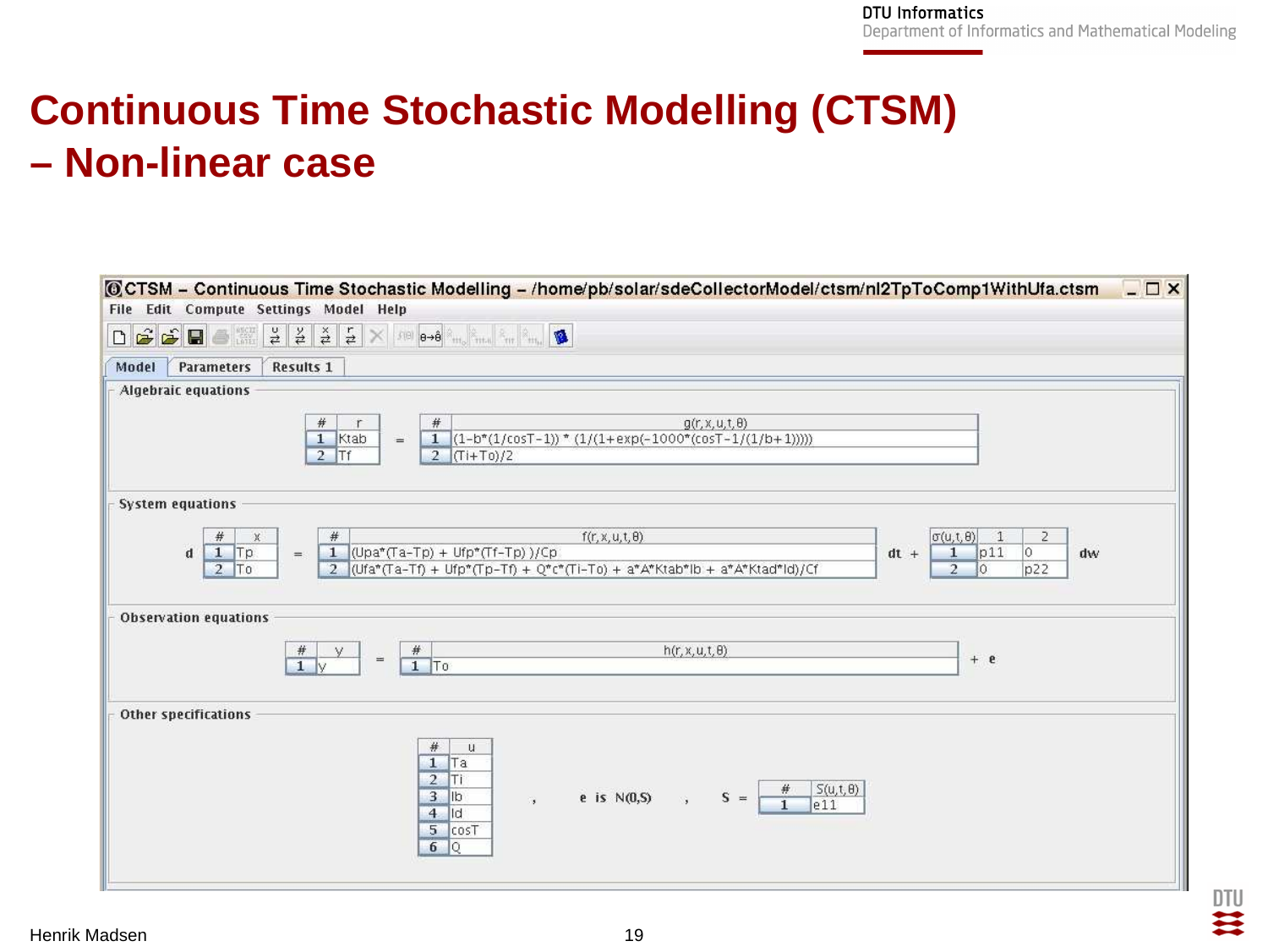#### **Population Modelling – Introduction**

- Data originating from several population members/subjects
- Identical experiments
- More data better estimates of parameters and uncertainties.
- Software: Population Stochastic Modelling (PSM)
- <span id="page-20-0"></span>Software download: www.imm.dtu.dk/psm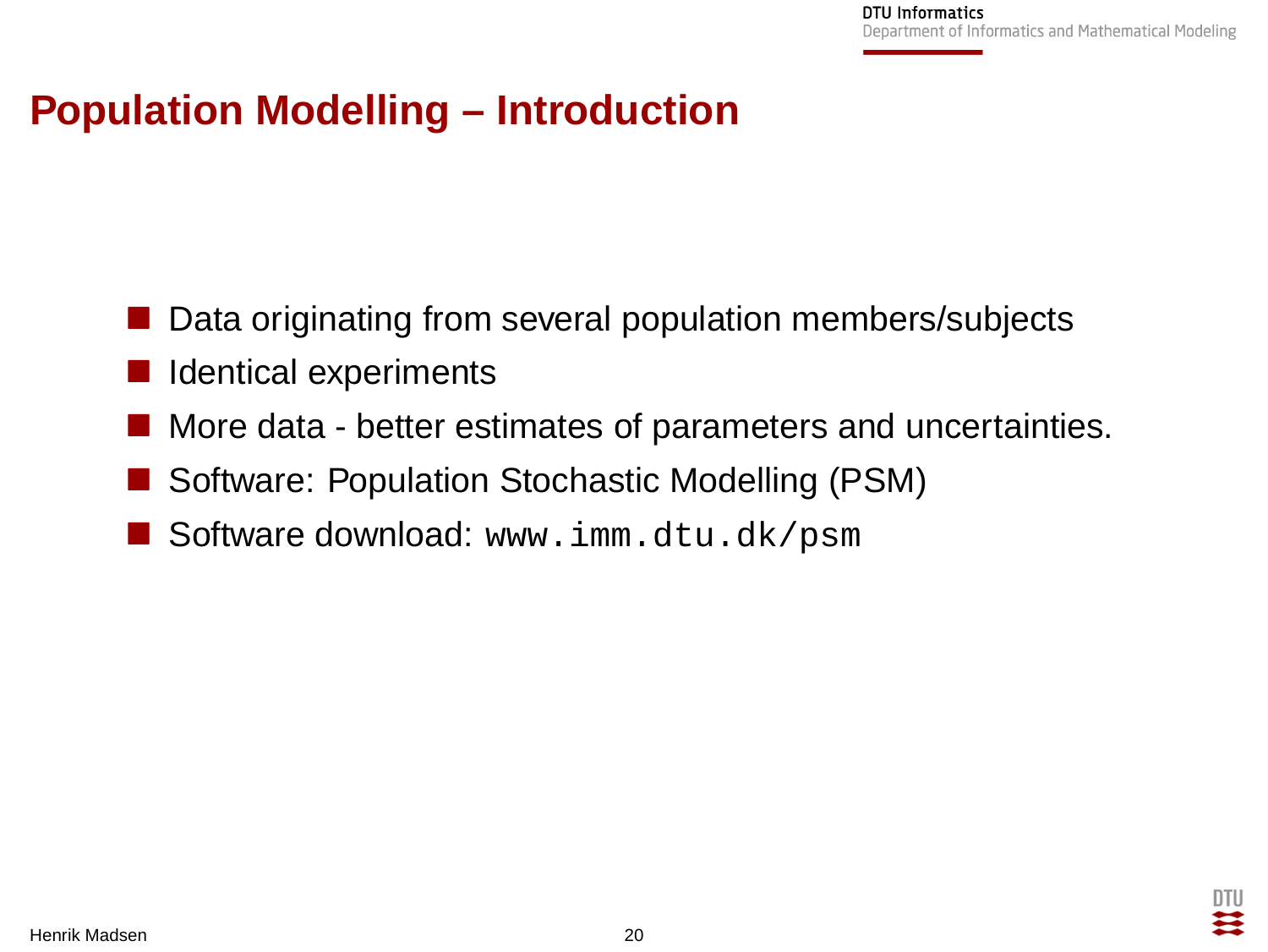#### **Population Modelling – Introduction**

- Data originating from several population members/subjects
- Identical experiments
- More data better estimates of parameters and uncertainties.
- Software: Population Stochastic Modelling (PSM)
- Software download: www.imm.dtu.dk/psm

#### **Nonlinear mixed effects model with SDEs**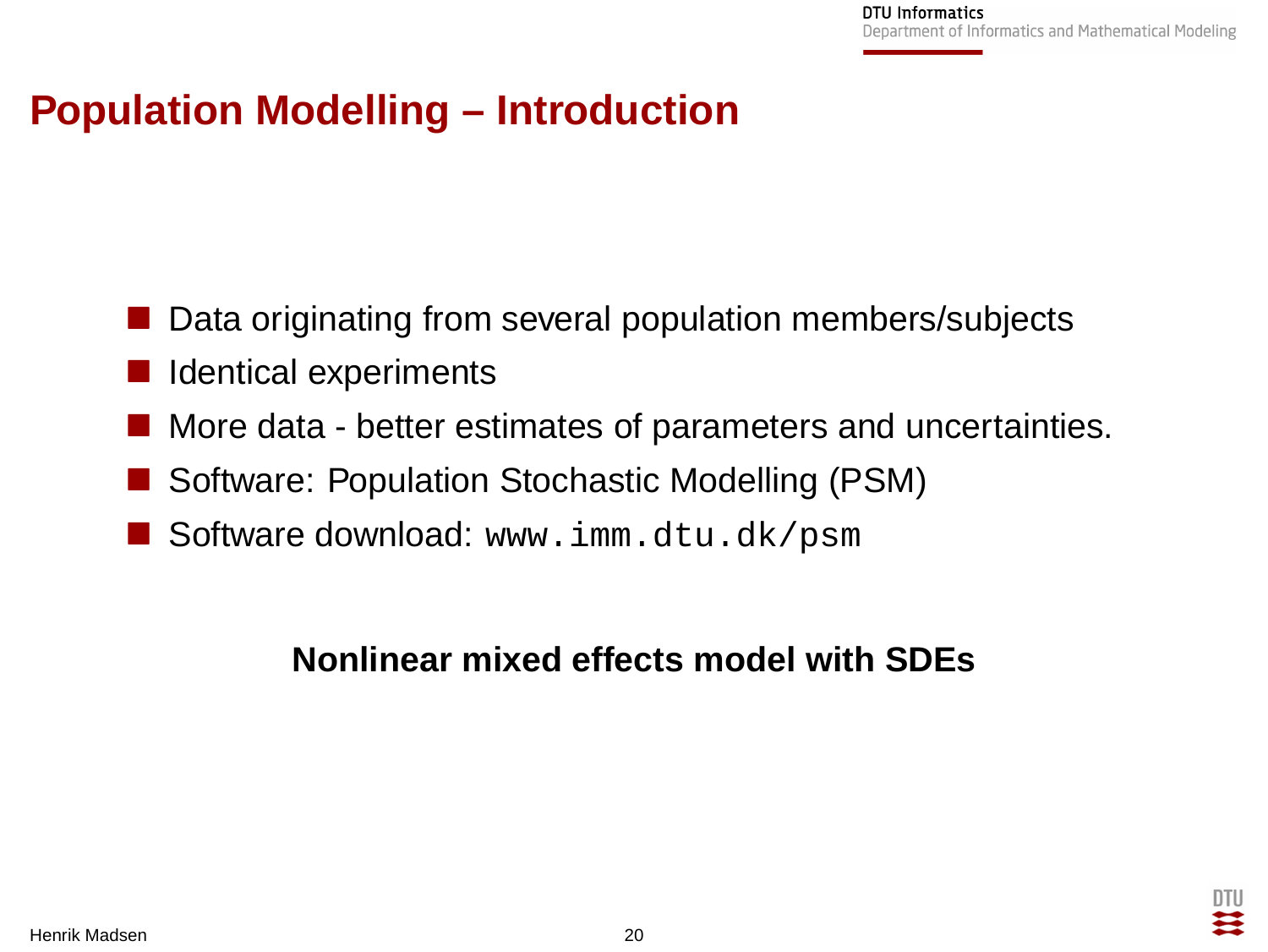## **Population Modelling – Stages**

A population model consists of 2 stages

- $\blacksquare$  1<sup>st</sup> stage models the process variation within a single population member/subject
- $\Box$  2<sup>nd</sup> stage models the variation in parameters between population members/subjects like:

$$
\boldsymbol{\phi}_i = g(\boldsymbol{\theta}, \boldsymbol{Z}_i) \cdot \exp(\boldsymbol{\eta}_i)
$$

 $\eta_i \in N(0, \Omega)$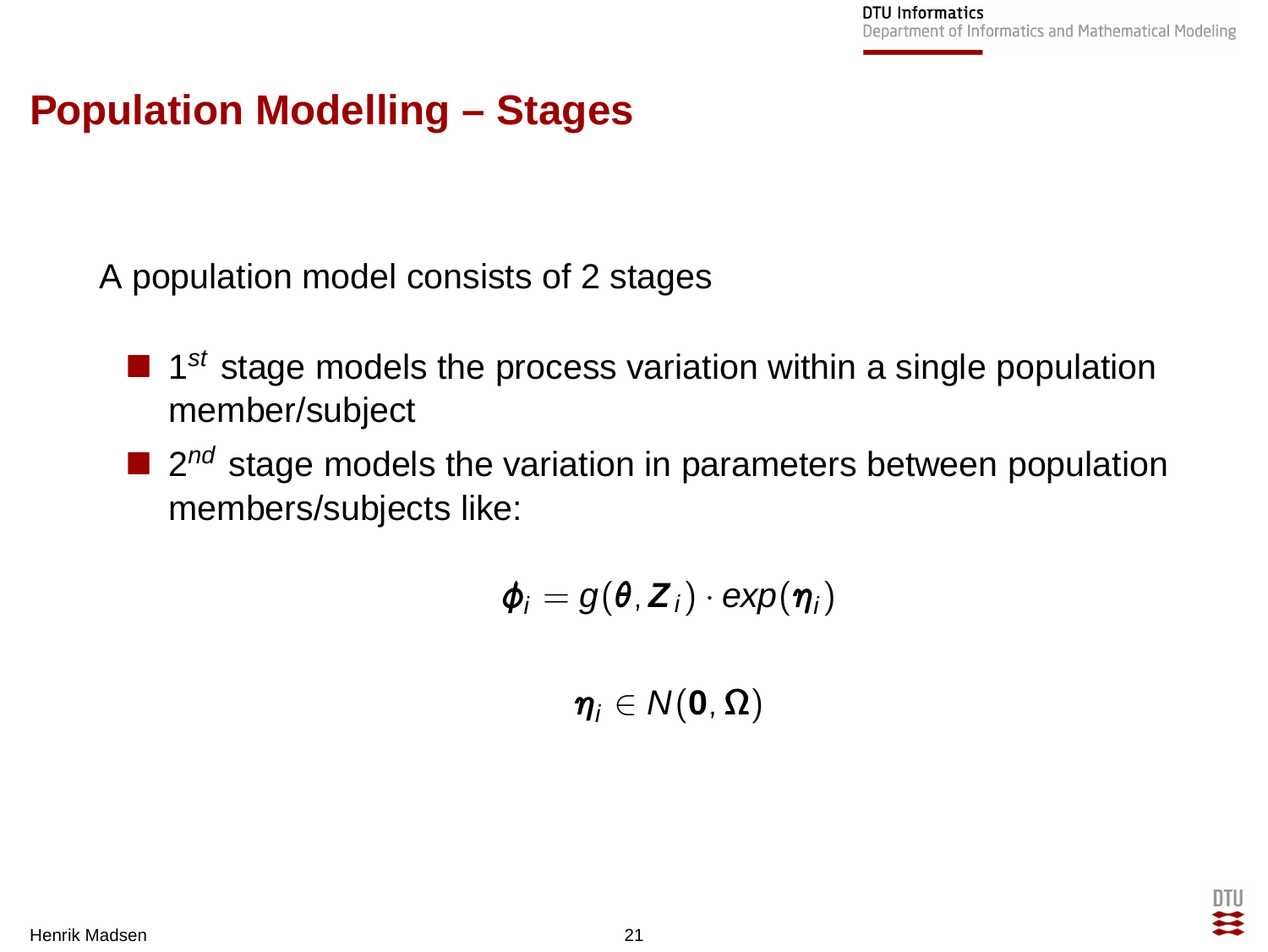#### **Population – Parameter estimation**

Parameter estimation using likelihood theory

- Single member/subject likelihood based on product of conditional densities for each time series of length  $n_i$  (called  $p_1$ below).
- **Population likelihood is a combination of the random effects**  $\eta$ and the single member likelihoods

$$
L(\boldsymbol{\theta}|\mathcal{Y}_{Nn_i}) \propto \prod_{i=1}^N \int p_1(\mathcal{Y}_{in_i}|\boldsymbol{\phi}_i)p_2(\boldsymbol{\eta}_i|\boldsymbol{\Omega})d\boldsymbol{\eta}_i
$$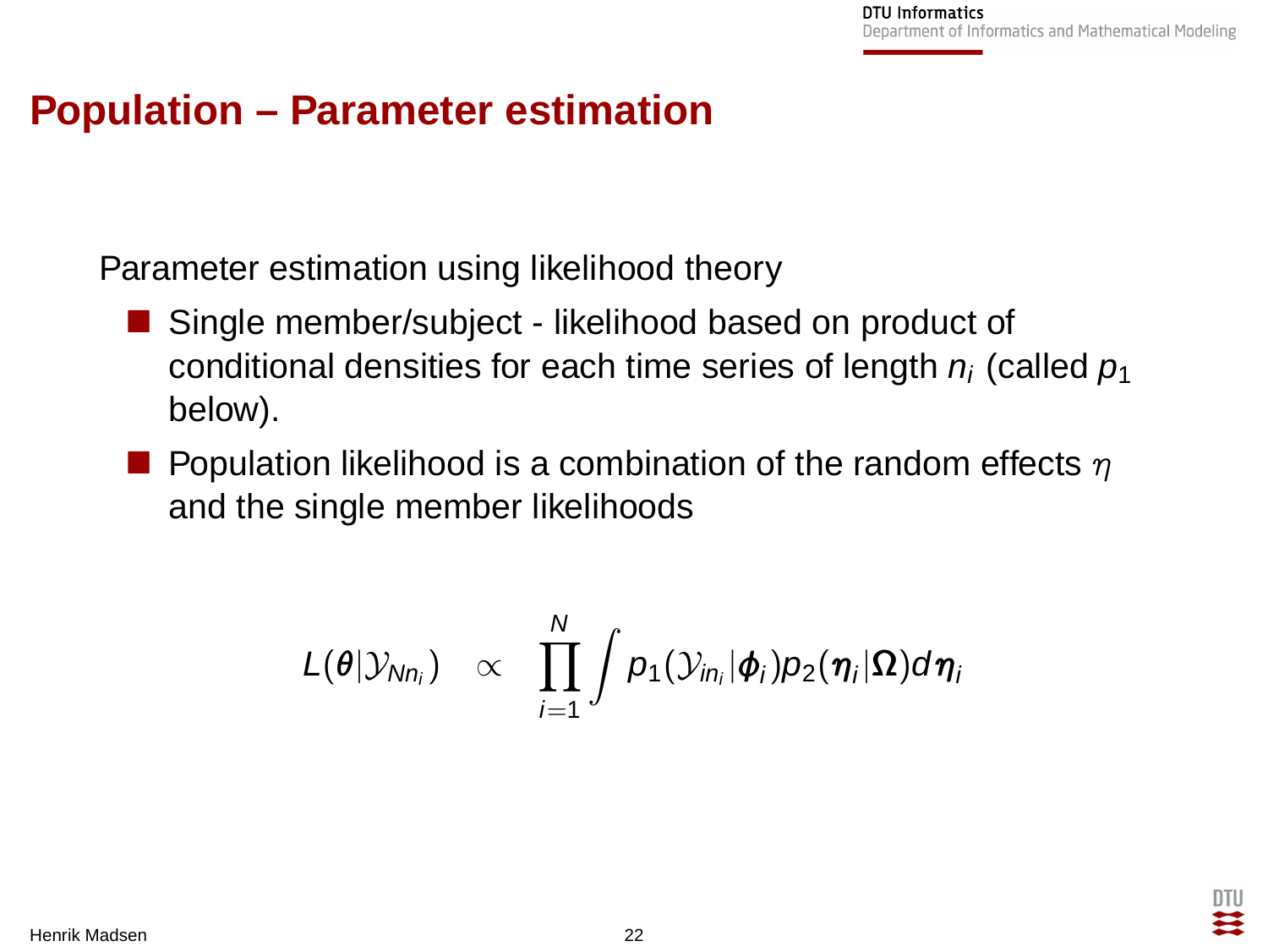#### **Diabetes in figures**

#### ■ 150.000 diagnosed with diabetes in Denmark

- − Treatment costs 2.5B kr./year
- − 150.000 unaware of their diabetes condition
- 171 millions diagnosed world wide
	- − Expected to reach 366 million by 2030
- <span id="page-24-0"></span>■ Increased risk for heart diseases, blindness, nerve damage and kidney damage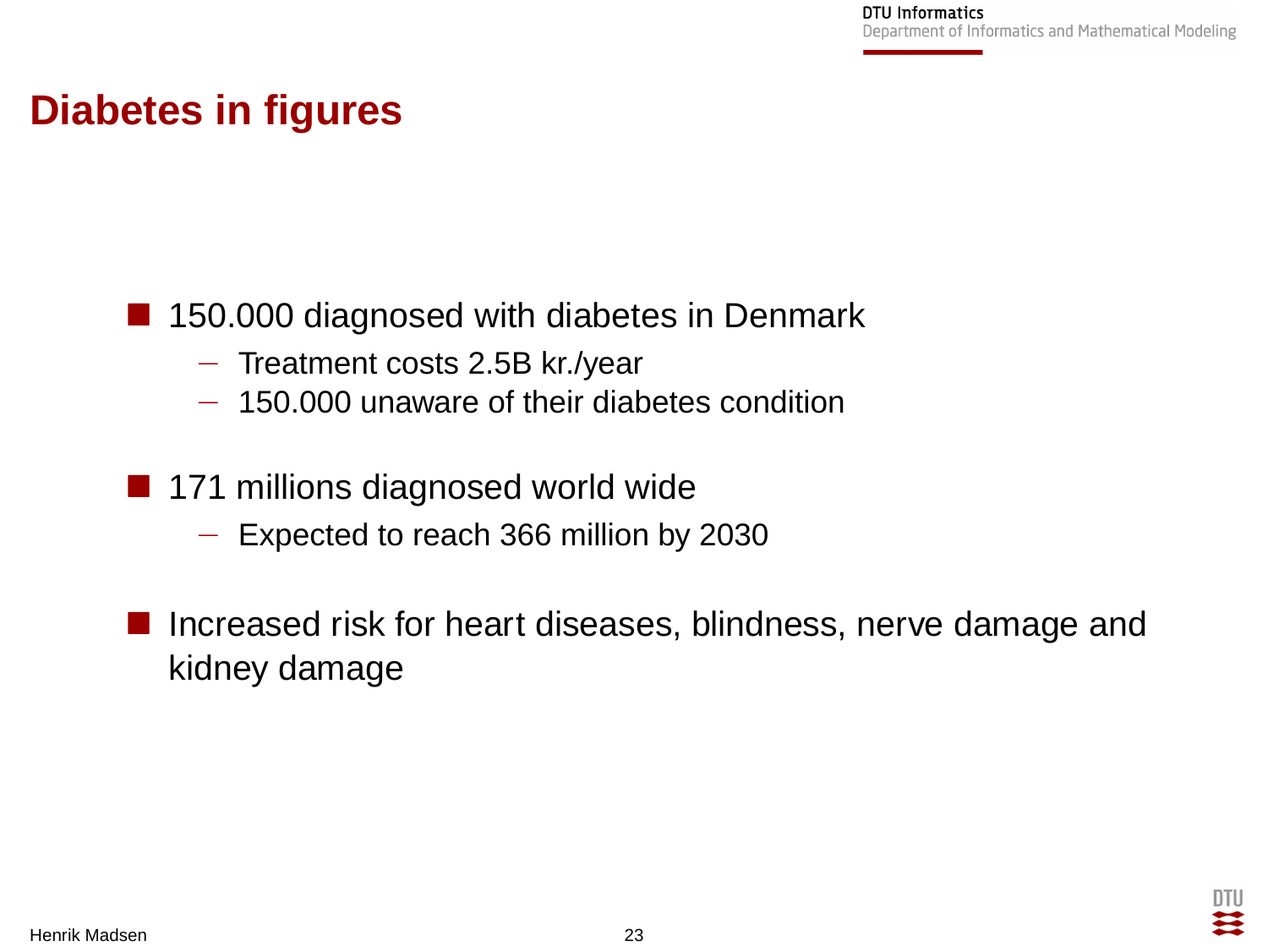#### **Diabetes physiology**

- Insulin is secreted from the Pancreas
	- − Extracted by the liver
	- − Half-life approx. 5 min.
- C-peptide is co-secreted in equimolar amounts
	- − Not extracted by the liver
	- − Half-life approx. 30 min.



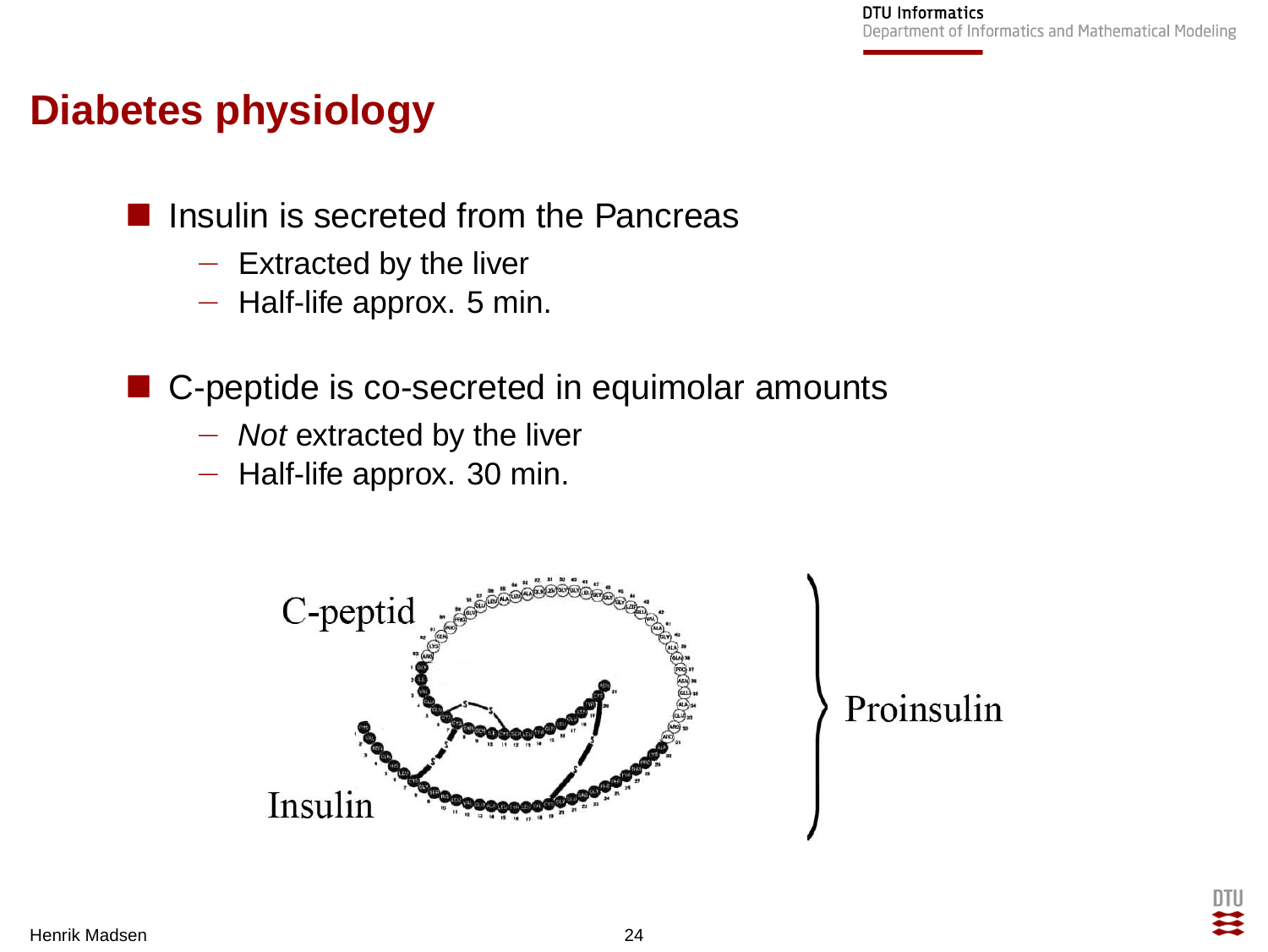DTU 芸

#### **Data – 24H study**

- 12 type 2 diabetic patients
	- Three standardized meals



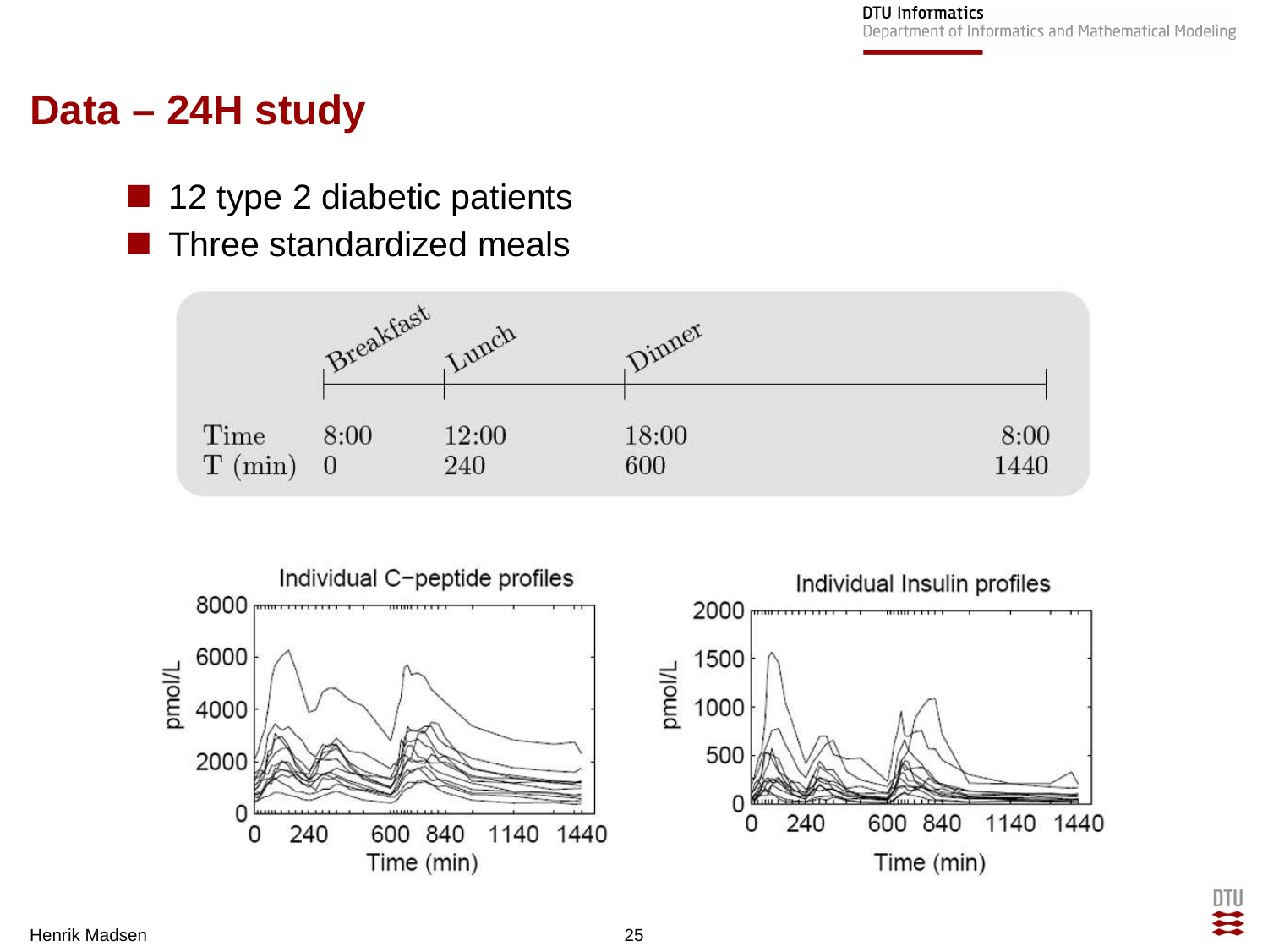#### **ISR estimate by deconvolution**



- C-peptide (the observation) is modelled with a 2-compartment model
- ISR modelled as a random walk (the third state in **x**)

$$
d\mathbf{x} = \begin{bmatrix} -(k_1 + k_0) & k_2 & 1 \\ k_1 & -k_2 & 0 \\ 0 & 0 & 0 \end{bmatrix} \mathbf{x} dt + diag \begin{bmatrix} 0 \\ 0 \\ \sigma_{ISR} \end{bmatrix} d\omega
$$

$$
y = C_1 + \epsilon
$$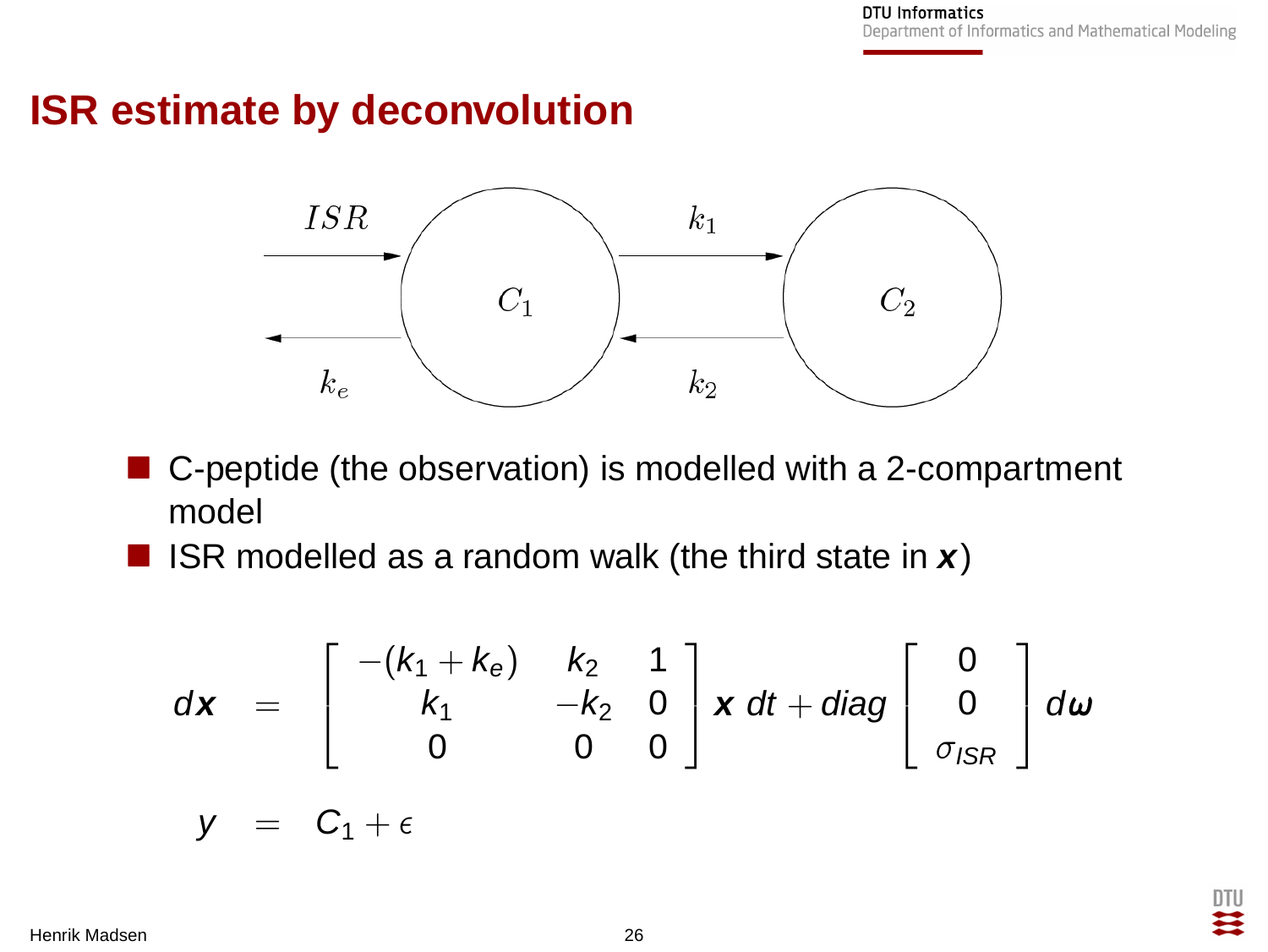DTU Ħ

#### **ISR estimate by deconvolution**

#### Smoothed estimate of ISR for individual 1 and 2.

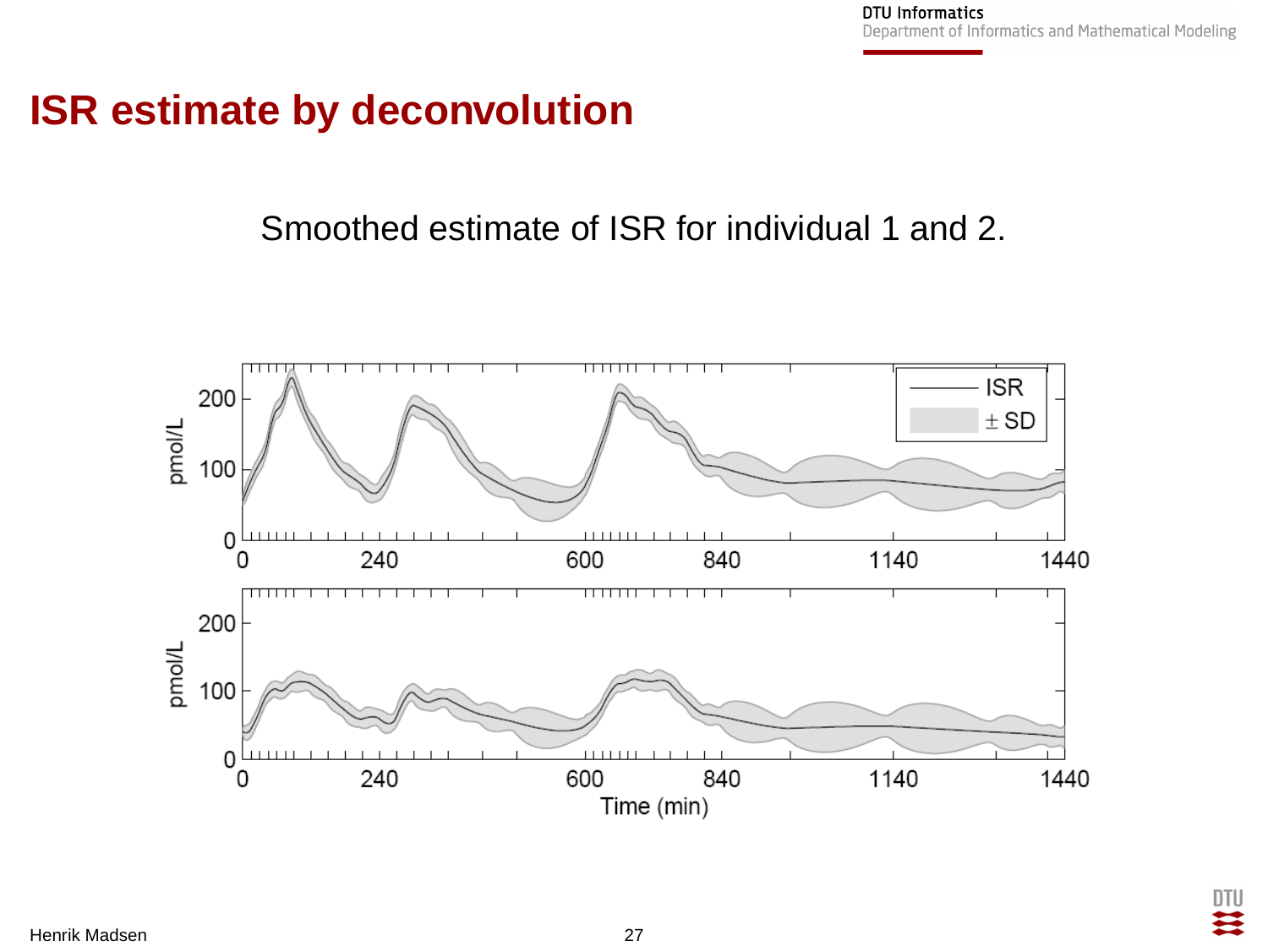> <span id="page-29-0"></span>DTU ≊

#### **Systematic Modelling Framework**

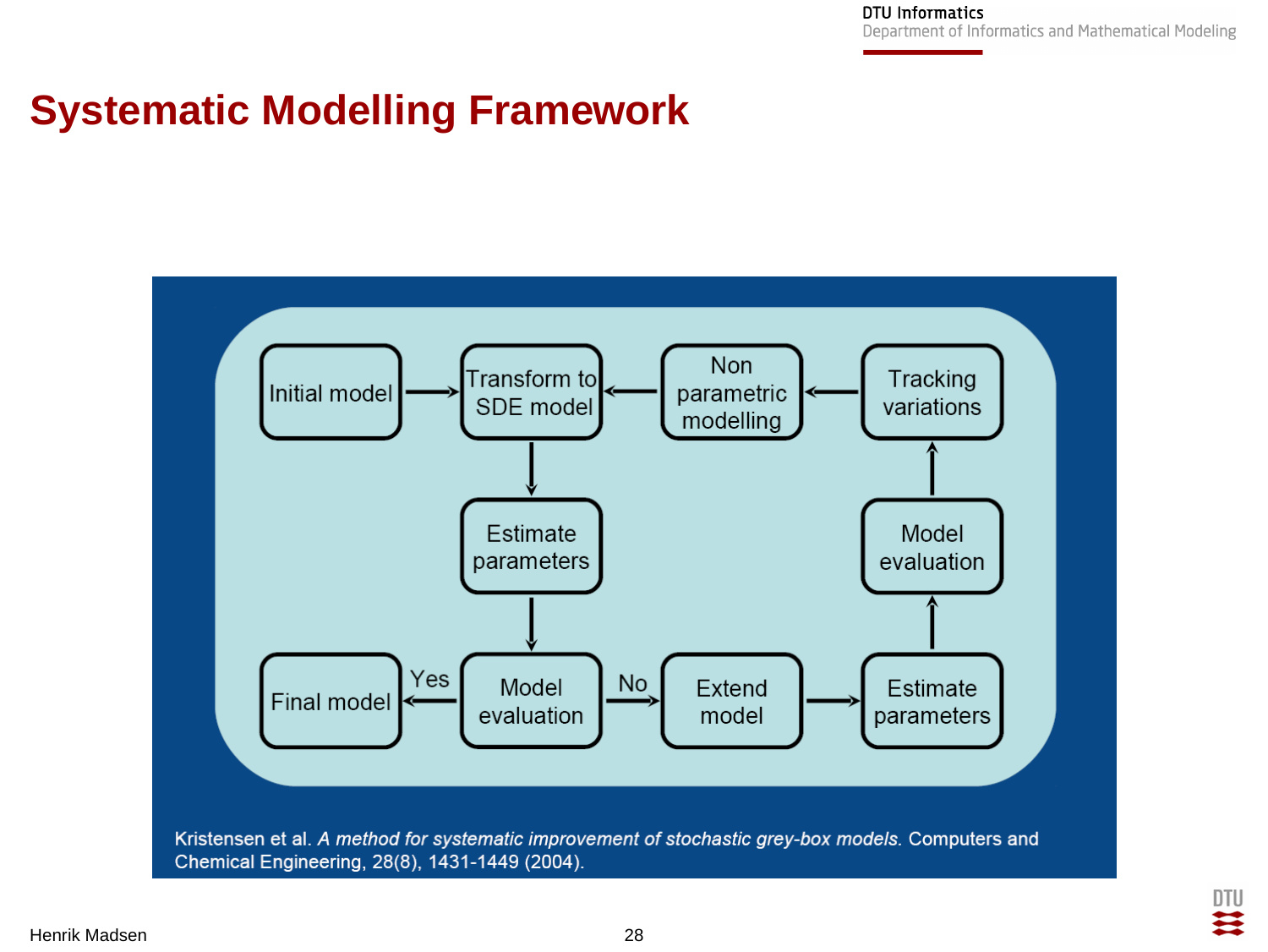

<span id="page-30-0"></span>DTU 芸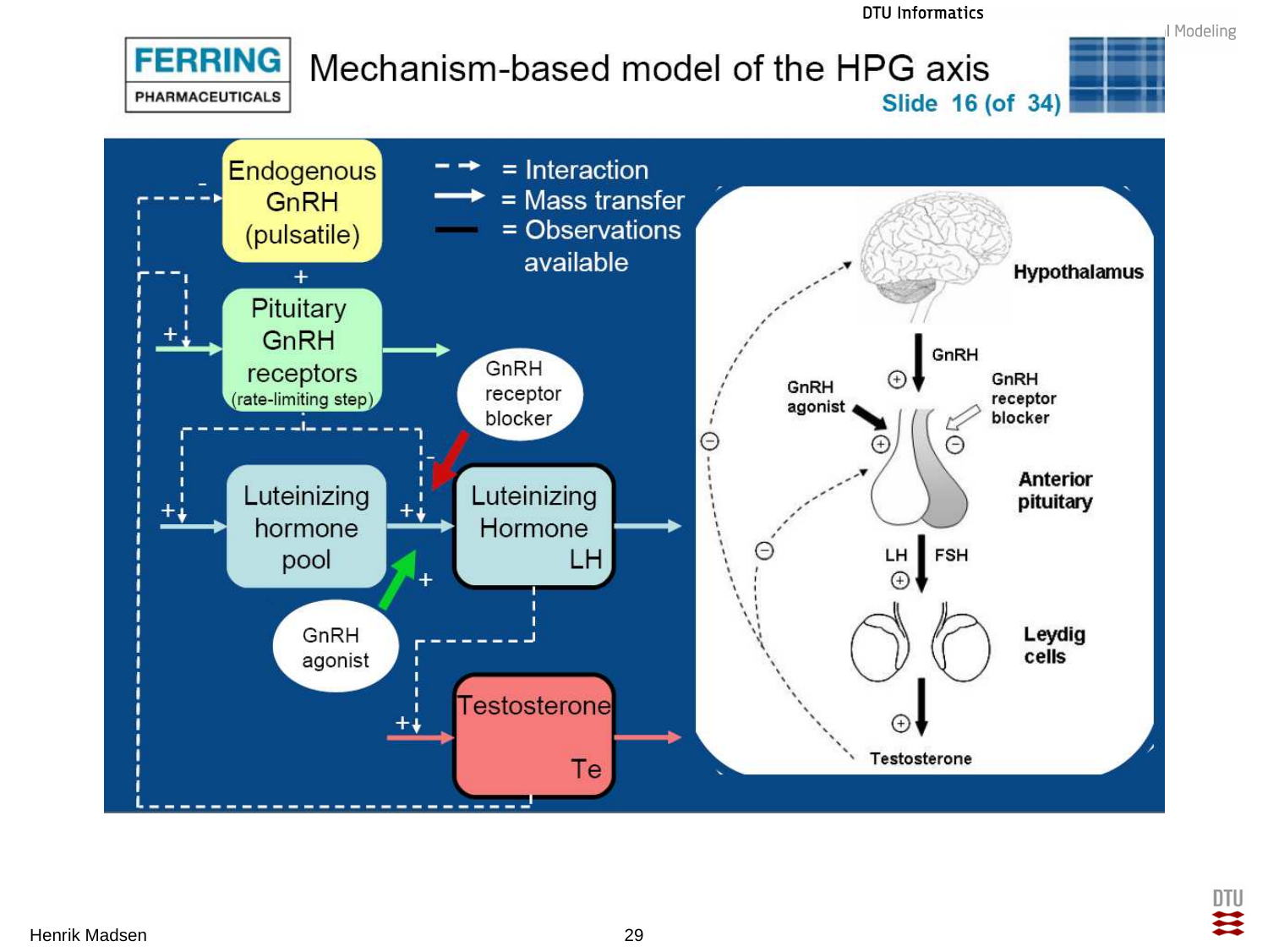> DTU Ħ

#### **Final model**

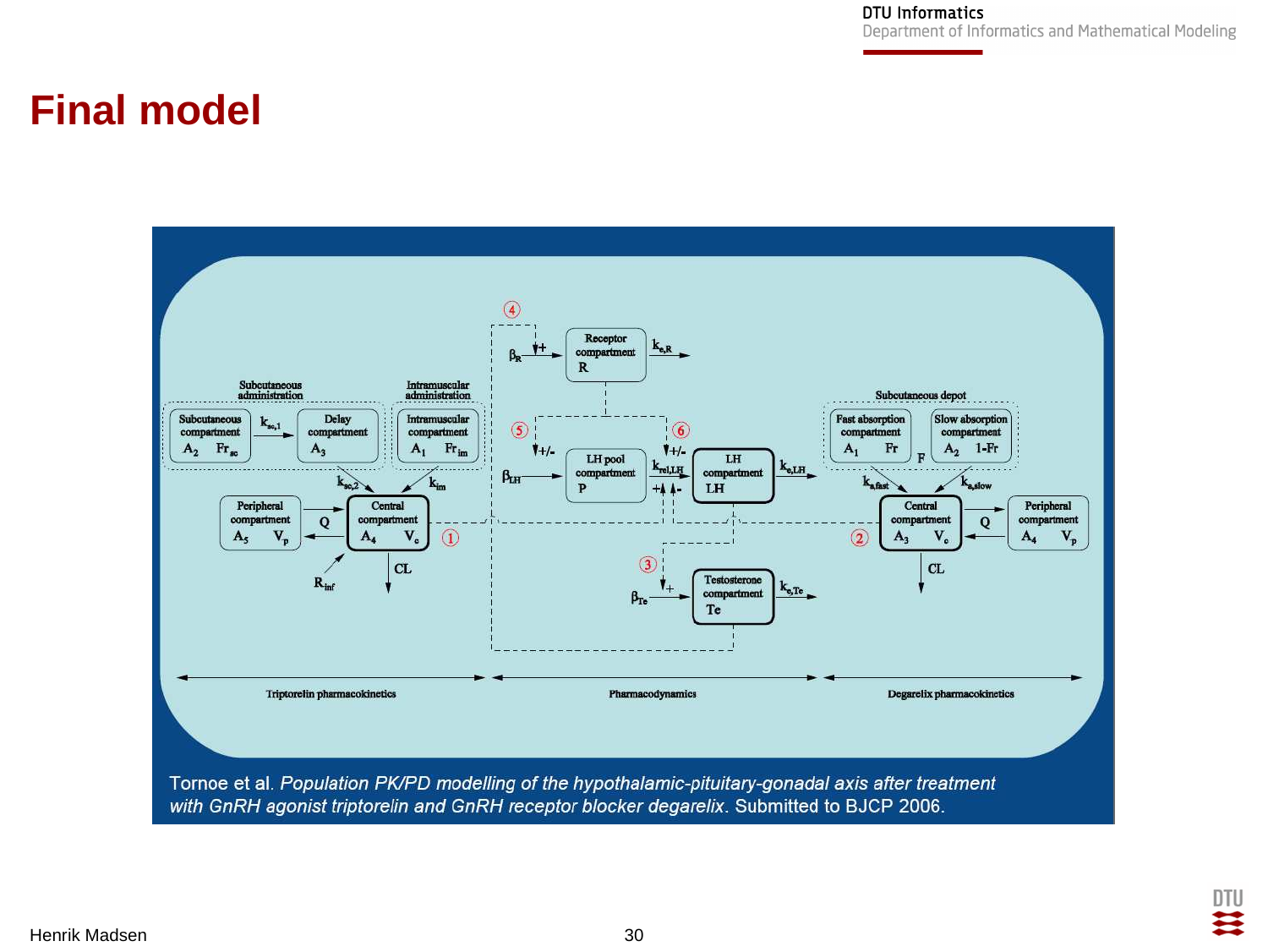#### **Individual profile**



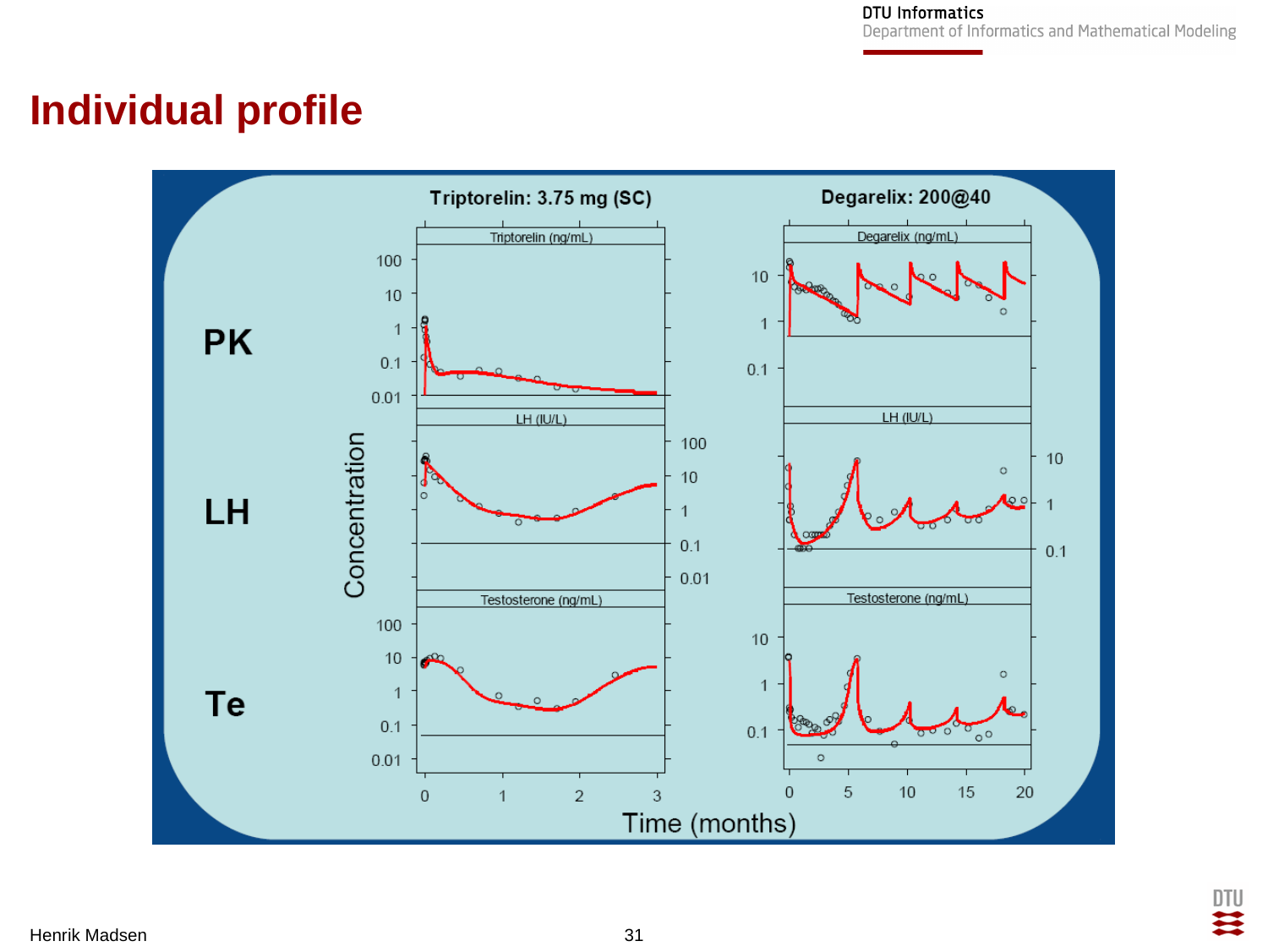#### **Population profile**